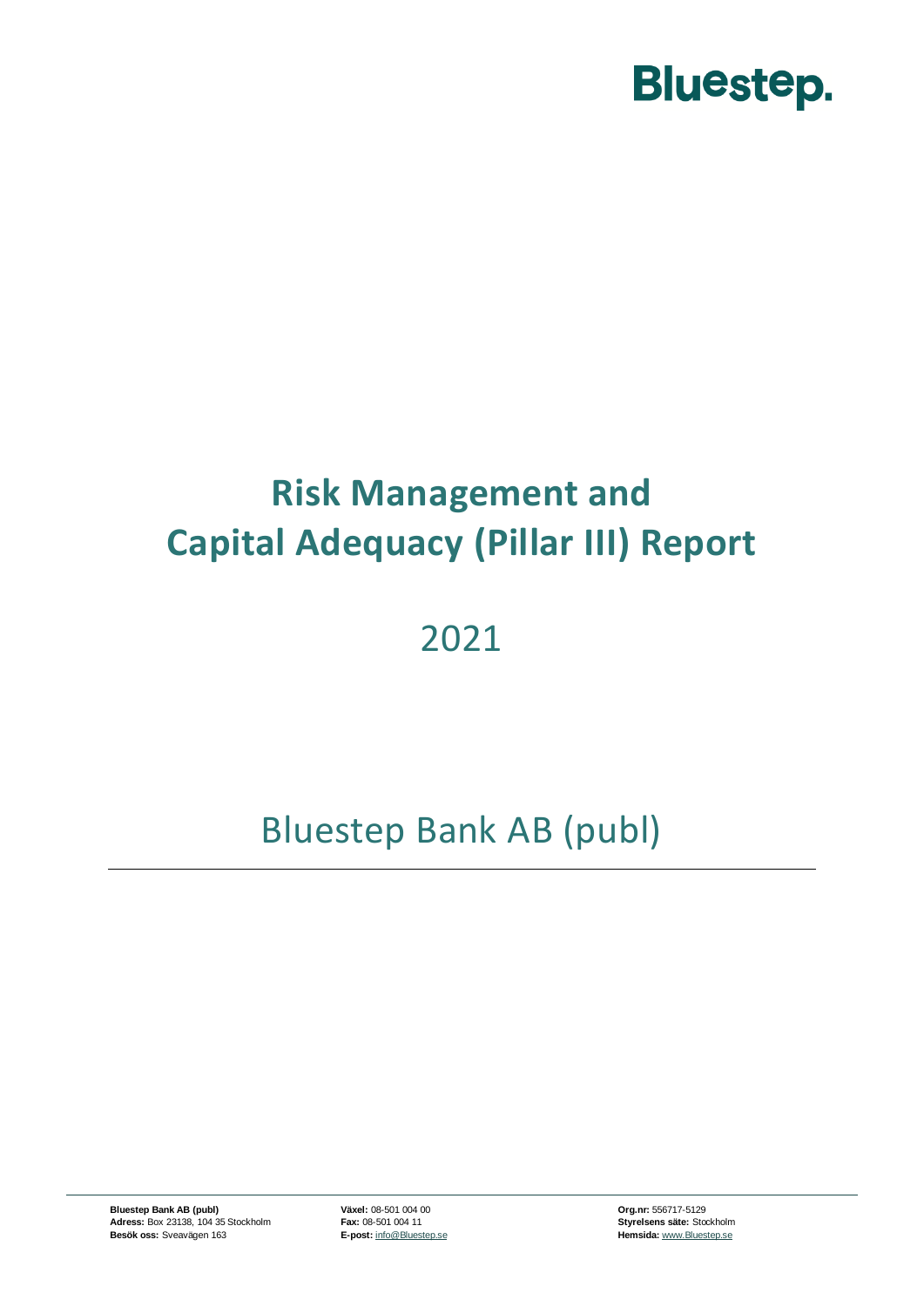### **Table of Contents**

| $\mathbf{1}$   |                                               |                                                                                 |  |
|----------------|-----------------------------------------------|---------------------------------------------------------------------------------|--|
|                | 1.1<br>1.2<br>1.3<br>1.4<br>1.5<br>1.6<br>1.7 | EXCLUSION OF NON-MATERIAL, PROPRIETARY AND CONFIDENTIAL INFORMATION 3           |  |
| $\mathbf{2}$   |                                               |                                                                                 |  |
| $\mathbf{3}$   |                                               |                                                                                 |  |
|                | 3.1<br>3.2<br>3.3                             |                                                                                 |  |
| $\overline{4}$ |                                               |                                                                                 |  |
|                | 4.1<br>4.2<br>4.3<br>4.4<br>4.5<br>4.6<br>4.7 |                                                                                 |  |
| 5              |                                               |                                                                                 |  |
|                | 5.1<br>5.2<br>5.3<br>5.4<br>5.5<br>5.6        |                                                                                 |  |
| 6              |                                               |                                                                                 |  |
|                | 6.1<br>6.2<br>6.3<br>6.4                      | REMUNERATION STRUCTURE AND DEFERRED VARIABLE REMUNERATION FOR REMUNERATION CODE |  |

 $\mathbf{i}$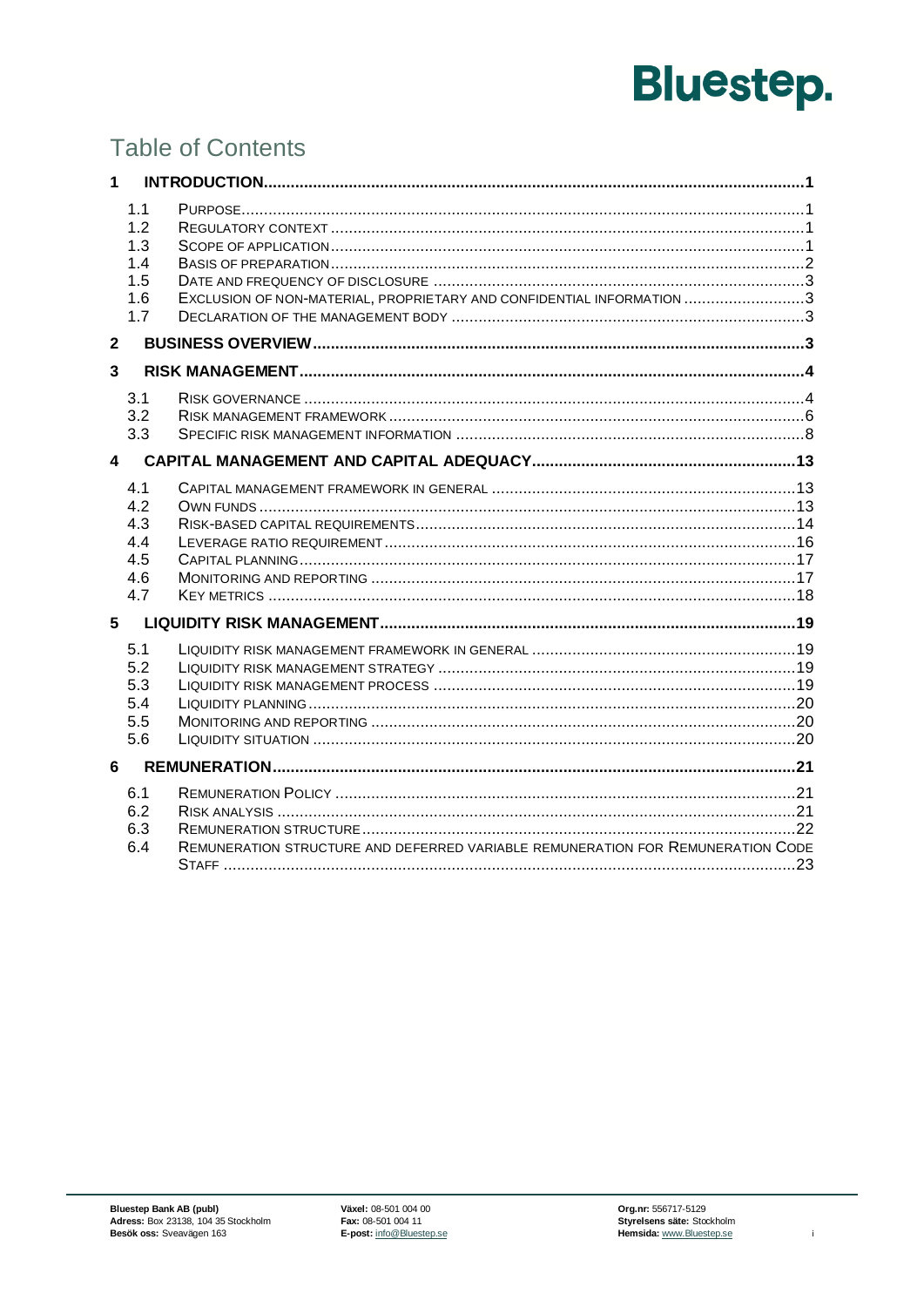#### <span id="page-2-1"></span><span id="page-2-0"></span>**1 Introduction**

#### **1.1 Purpose**

This report provides information on the key elements of the risk management, capital adequacy, liquidity and remuneration as of 31<sup>st</sup> of December 2021 for the consolidated financial group ("**Financial Group**") of Bluestep Bank AB (publ) (**BBAB**" or "**Bank**"). The information published herein, together with certain information in financial statements, satisfies the regulatory requirements for disclosure applicable to the Bank, and allows market participants, including analysts, partner banks, investors, and customers, to assess the Bank from a risk, capital and liquidity perspective.

#### <span id="page-2-2"></span>**1.2 Regulatory context**

Together with information presented in the Bank's Annual Report, the Bank's Interim Report, and the Bank's website [\(www.bluestepbank.com\)](http://www.bluestepbank.com/), this report complies with the disclosure, risk management and capital adequacy requirements set out in the Swedish banking and finance business Act (2004:297), the Act (2014:968) regarding special supervision of credit institutions and securities companies, the Act (2014:966) regarding capital buffers, the Regulation (2014:993) regarding special supervision and capital buffers, the Swedish Financial Supervisory Authority ("**SFSA**") Regulation (FFFS 2014:12) regarding prudential requirements and capital buffers, the SFSA Regulation (FFFS 2010:7) regarding management of liquidity risk in credit institutions and investment firms, the SFSA's Regulation (FFFS 2011:1) regarding remuneration structures in credit institutions, the Regulation (EU) No 575/2013 of the European Parliament and of the Council of  $26<sup>th</sup>$  of June 2013 on prudential requirements for credit institutions and amending Regulation (EU) No 648/2012 ("**CRR**"), and the Commission Implementing Regulation (EU) 2021/637 of 15<sup>th</sup> of March 2021 laying down implementing technical standards with regard to public disclosures by institutions of the information referred to in Titles II and III of Part Eight of Regulation (EU) No 575/2013 of the European Parliament and of the Council and repealing Commission Implementing Regulation (EU) No 1423/2013, Commission Delegated Regulation (EU) 2015/1555, Commission Implementing Regulation (EU) 2016/200 and Commission Delegated Regulation (EU) 2017/2295.

The disclosures should be read on the basis that the Bank is classified as supervisory category 4 by the SFSA, and classified as a "small and non-complex institution" in accordance with point 145 of Article 4(1) of the CRR.

#### <span id="page-2-3"></span>**1.3 Scope of application**

The Bank conducts banking operations, and is supervised by the SFSA. The Bank has a Norwegian branch Bluestep Bank AB (publ), filial Oslo for deposits and mortgage lending, and a Finnish branch Bluestep Bank AB (publ), filial i Finland for mortgage lending.

The Bank is included in the Financial Group for prudential reporting purposes. Bluestep Holding AB is the ultimate parent company in the Financial Group, and the information disclosed in this report is therefore on the basis of Bluestep Holding AB's consolidated situation. The following companies are included in the Financial Group: BBAB, Bluestep Finans Funding No 1 AB, Bluestep Servicing AB,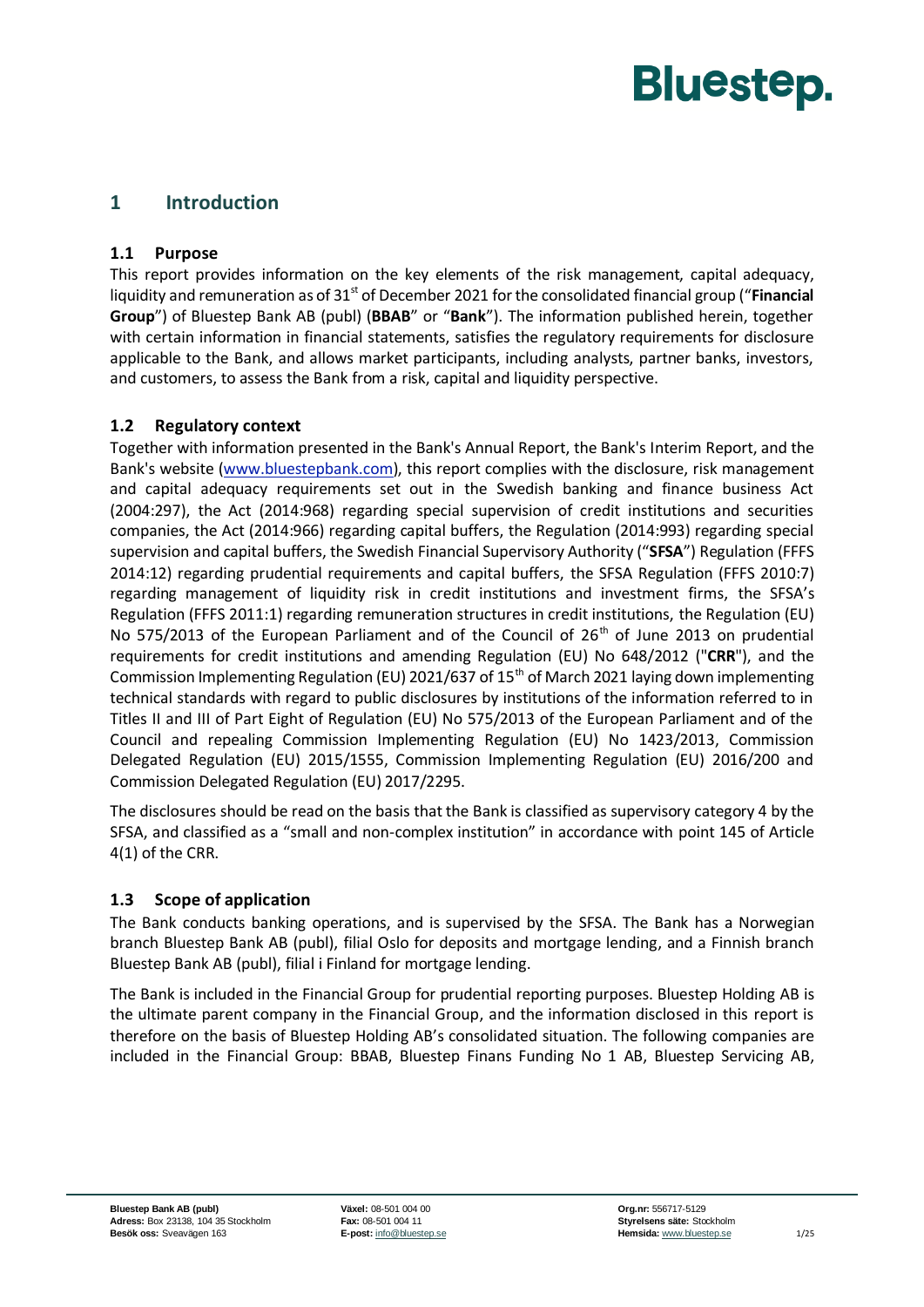

Bluestep Mortgage Securities No 2 DAC<sup>1</sup>, Bluestep Mortgage Securities No 3 DAC<sup>2</sup>, and Bluestep Mortgage Securities No 4 DAC. All entities are subject to full consolidation<sup>3</sup>.

The figure below shows the legal structure of the Bluestep Holding group and the Bank group with included entities.



For further information on the legal structure, see the Annual Report 2021 and the corporate website [www.bluestepbank.com.](http://www.bluestepbank.com/)

#### <span id="page-3-0"></span>**1.4 Basis of preparation**

The Board of Directors ("**Board**") has reviewed and approved this report for publication.

The information in this report is prepared solely to meet the disclosure requirements outlined in Section 1.2, to provide certain specified information about risk management and capital management, and for no other purpose. The disclosures do not constitute any form of financial statements, or any form of contemporary or forward-looking record or opinion, relating to the Financial Group.

The disclosures are subject to internal review, challenge and approval processes. An audit trail to support disclosures is maintained.

Wherever possible and relevant, there has been ensured consistency between the disclosures of the reporting under the Pillar I and Pillar II requirements, e.g., information about risk management practices and capital resources at year-end.

In order not to conflict with requirements under accounting standards, and to ease the validation process, the quantitative basis of the disclosures is extracted from the mandated set of reporting explaining the annual financial statements unless otherwise mentioned.

This report is published on the Bank's corporate website [www.bluestepbank.com.](http://www.bluestepbank.com/)

<sup>&</sup>lt;sup>1</sup> Since February 2019, Bluestep Mortgage Securities NO 2 DAC is a dormant company with no activity and is under liquidation.

<sup>&</sup>lt;sup>2</sup> Since May 2020, Bluestep Mortgage Securities NO 3 DAC is a dormant company with no activity and is under liquidation.

<sup>&</sup>lt;sup>3</sup> The scope of the "BBAB's accounting consolidation" includes all the entities referred to with the exception of Bluestep Holding AB; and "BBAB's solo level" only includes the Bank and its Norwegian and Finnish branches.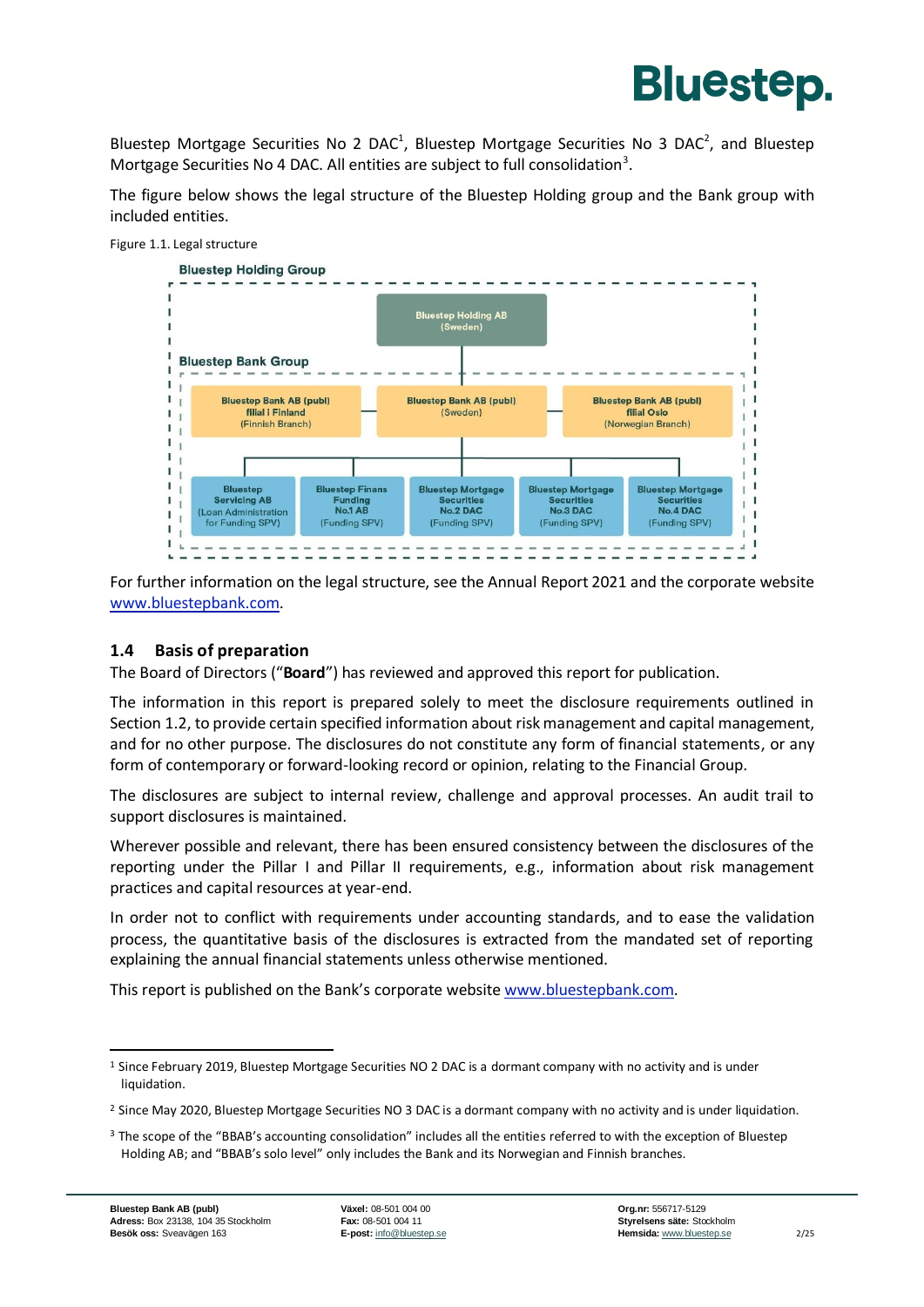

#### <span id="page-4-0"></span>**1.5 Date and frequency of disclosure**

This report reflects the situation of the Financial Group as of  $31<sup>st</sup>$  of December 2021.

The disclosures herein are made on an annual basis in conjunction with the publication of the Bank's financial statements. The Bank is on an ongoing basis assessing the need to publish any further disclosures more frequently than annually based on the characteristics of its business.

#### <span id="page-4-1"></span>**1.6 Exclusion of non-material, proprietary and confidential information**

In accordance with Article 432 in the CRR, the Board may choose to omit certain information from publication in this report if the information is not regarded as material, proprietary or confidential. The conditions are specified in the regulation as;

- Information is regarded as material if its omission or misstatement could change or influence the assessment or decision of a user relying on that information for the purpose of making economic decisions.
- Information is regarded as proprietary if disclosing it to the public would undermine the Bank's competitive position.
- Information is regarded as confidential if the Bank has obligations to customers or other counterparty relationships binding it to confidentiality.

If this would be the case, the Bank will state the fact that the specific items of information are not disclosed.

#### <span id="page-4-2"></span>**1.7 Declaration of the management body**

The Board ensures that the risk management arrangements (including the liquidity risk management arrangements) of the Bank are adequate with regard to the business model, risk profile and strategy. These arrangements are either already implemented, or in the process of being improved as part of an approved action plan.

This declaration is based on the reliability of the risk-related information communicated to the Board through the dedicated channels foreseen by the risk governance arrangements. In particular, the Audit, Risk and Compliance Committee ("**ARCCO**") that assists the Board in financial reporting, governance, internal control, compliance, risk management, and internal and external audit issues.

#### <span id="page-4-3"></span>**2 Business overview**

The Bank provides mortgage loans to the public in Sweden, Norway and Finland. The lending operations were established in Sweden during 2005, in Norway during 2010, and in Finland during 2020. The Bank also offers savings accounts with competitive interest rates in Sweden and Norway.

The vision is to responsibly increase financial inclusion in society, and the mission to be a modern mortgage bank recognizing our customers' potential. The business model is to complement the traditional banks specialised in the mortgage market, creating value by offering mortgages, and take the time to understand and consider the customer's potential. Great emphasis is placed on the customer's future prospects and ability to pay, rather than merely looking at the credit history. The customers are people who wish to consolidate their debts, has one or more payment remarks, has variable income or limited credit history, are self-employed, or are senior citizens.

The lending activities consists of mortgage lending in all markets in which the Bank operates. There are national differences in the composition the product mix of the portfolios. In Sweden, the portfolio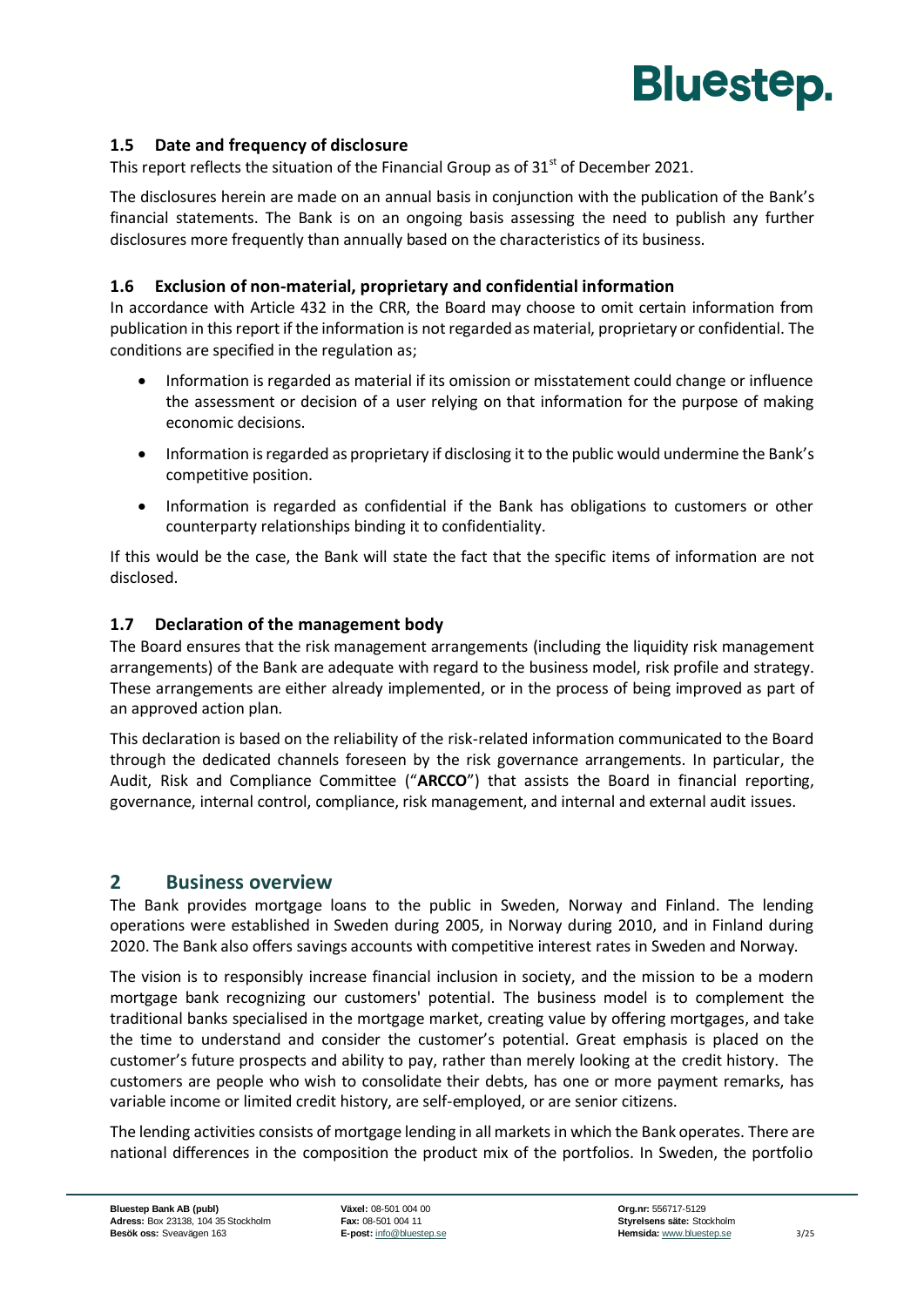

primarily consists of purchase related business, in Norway it is primarily driven by refinancing of existing loans, while the portfolio composition in Finland is approximately 50/50.

The main income source is net interest income. The main costs are interest expenses, staff expenses, marketing costs, and IT costs. The financing costs are included in net interest income and set off against interest income, not specified as a net cost.

The funding is diversified and consists of equity, deposits from the public, issuance of residential mortgage backed securities ("**RMBS**"), covered bonds, senior unsecured bonds, and contracted credit facilities.

The Bank has no trading book, and the market risk primarily arise from banking book positions in other currencies than SEK.

#### <span id="page-5-0"></span>**3 Risk management**

This section addresses the risk governance and risk management framework, as well as information on risk categories.

#### <span id="page-5-1"></span>**3.1 Risk governance**

The Bank's risk governance is performed from an organisational perspective, as well as from a perspective with three lines of defence.

#### 3.1.1 Organisational perspective

The organisational perspective consists of the Board, the CEO, the Senior Management Team, business and support functions, and independent control functions.

Figure 3.1 Organisational perspective



#### *Board*

The Board is appointed by the shareholders at the Annual General Meeting ("**AGM**"), and establishes financial and business goals and strategies, ensures that there are effective operating structures and systems in place, and ensures compliance with laws, regulations and internal policies. The Board has the ultimate responsibility for risk management, capital management, compliance, and internal control. The responsibility includes deciding on the Bank's risk management strategies and risk appetite, ensuring that the risk, capital and liquidity situation is within set framework, and that the risk management, compliance and internal control is effective and appropriate. The Board members are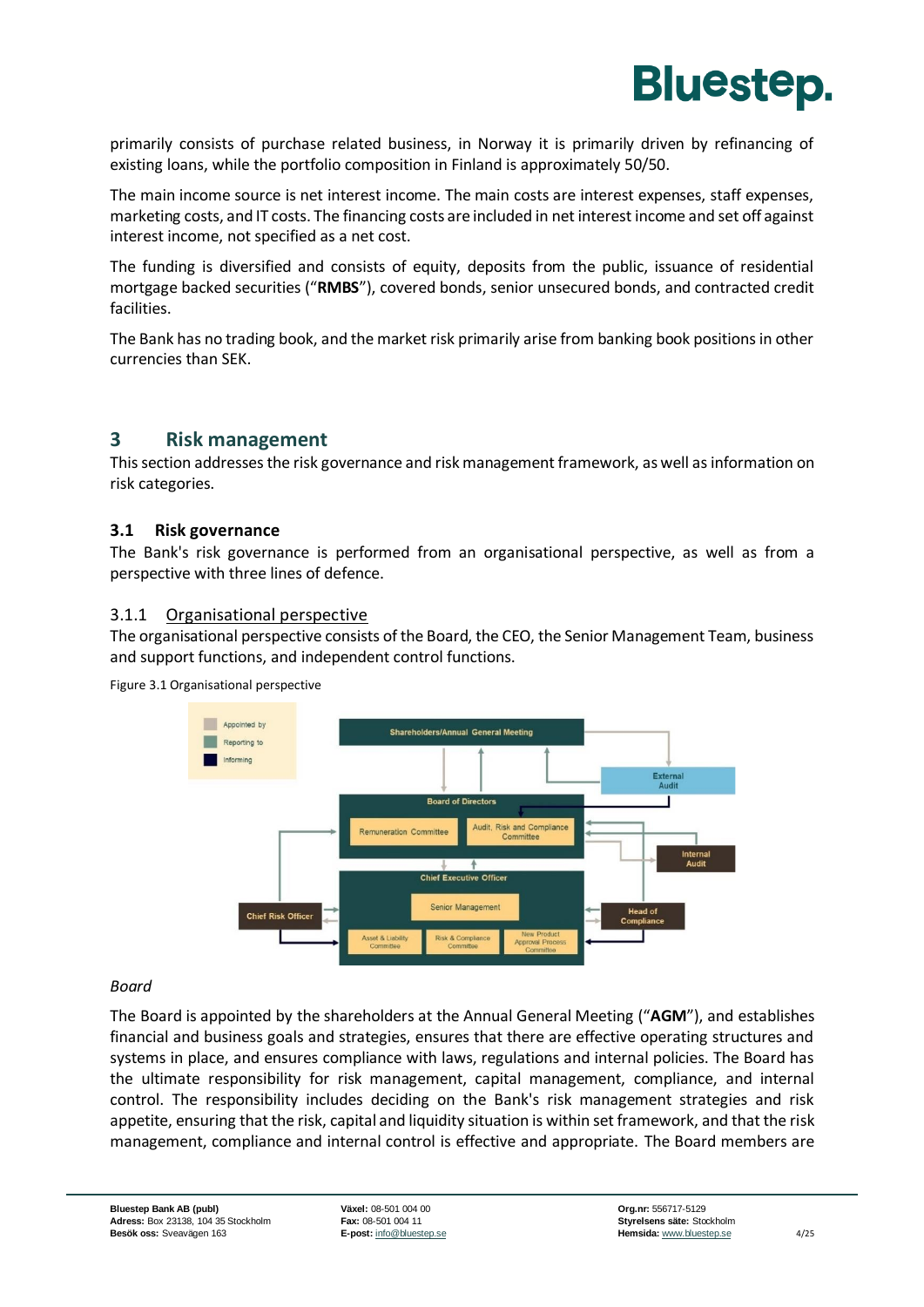

selected on the basis of skills and experience relevant to an organisation of the Bank's size, complexity and business activities. Attention is paid to the need to ensure a diverse composition of Board members in order to ensure the Board is capable of making objective judgements and providing effective challenge regarding the running of the business. During 2021, the Board met on 13 occasions.

The Board has established the following committees;

- Audit, Risk and Compliance Committee ("**ARCCO**") which assists the Board in reviewing financial reporting, risk management, compliance, internal control, and auditing. During 2021, the ARCCO met on six (6) occasions.
- Remuneration Committee which assists the Board in preparing proposals for remuneration. During 2021, the Remuneration Committee met on four (4) occasions.

#### *CEO*

The CEO is appointed by the Board, and is responsible for the management of the Bank's operations, to ensure that the organisation and working methods are appropriate, and to ensure that business functions comply with external and internal rules.

The CEO has established the following committees and forums;

- Senior Management Team ("**SMT**") which supports the CEO in the day-to-day management of the Bank. The SMT is chaired by the CEO. During 2021, the SMT met regularly, normally weekly.
- Risk and Compliance Committee ("**RiCO**") which supports the operations in operational risk management, compliance, and audit issues. The RiCO is chaired by the Chief Risk Officer ("**CRO**"). During 2021, the RiCO met on four (4) occasions.
- New Product Approval Process ("**NPAP**") Committee which supports the operations in considerations of new or changed products, processes, services, systems, and material organisational changes. The NPAP Committee is chaired by the Head of Compliance. During 2021, the NPAP Committee met on twelve (12) occasions.
- Asset and Liability Management Committee ("**ALCO**") which supports the operations in management of balance sheet-related issues and risks. The ALCO is chaired by the Chief Financial Officer ("**CFO**"). During 2021, the ALCO met on twelve (12) occasions.

#### *CRO and the Risk Management function*

The Board has appointed a CRO directly subordinated to the CEO. The CRO leads the Risk Management function, which is responsible for supporting, monitoring and independently controlling the risk management within the Bank, thereby ensuring that the risks are identified, assessed, managed, monitored and reported correctly.

#### *Head of Compliance and the Compliance function*

The Board has appointed a Head of Compliance directly subordinated to the CEO. The Head of Compliance leads the Compliance function, which is responsible for ensuring regulatory compliance in the operations through providing training, advice, supervision and monitoring of compliance areas.

#### *Internal Audit function*

The Internal Audit function is described in the Section below.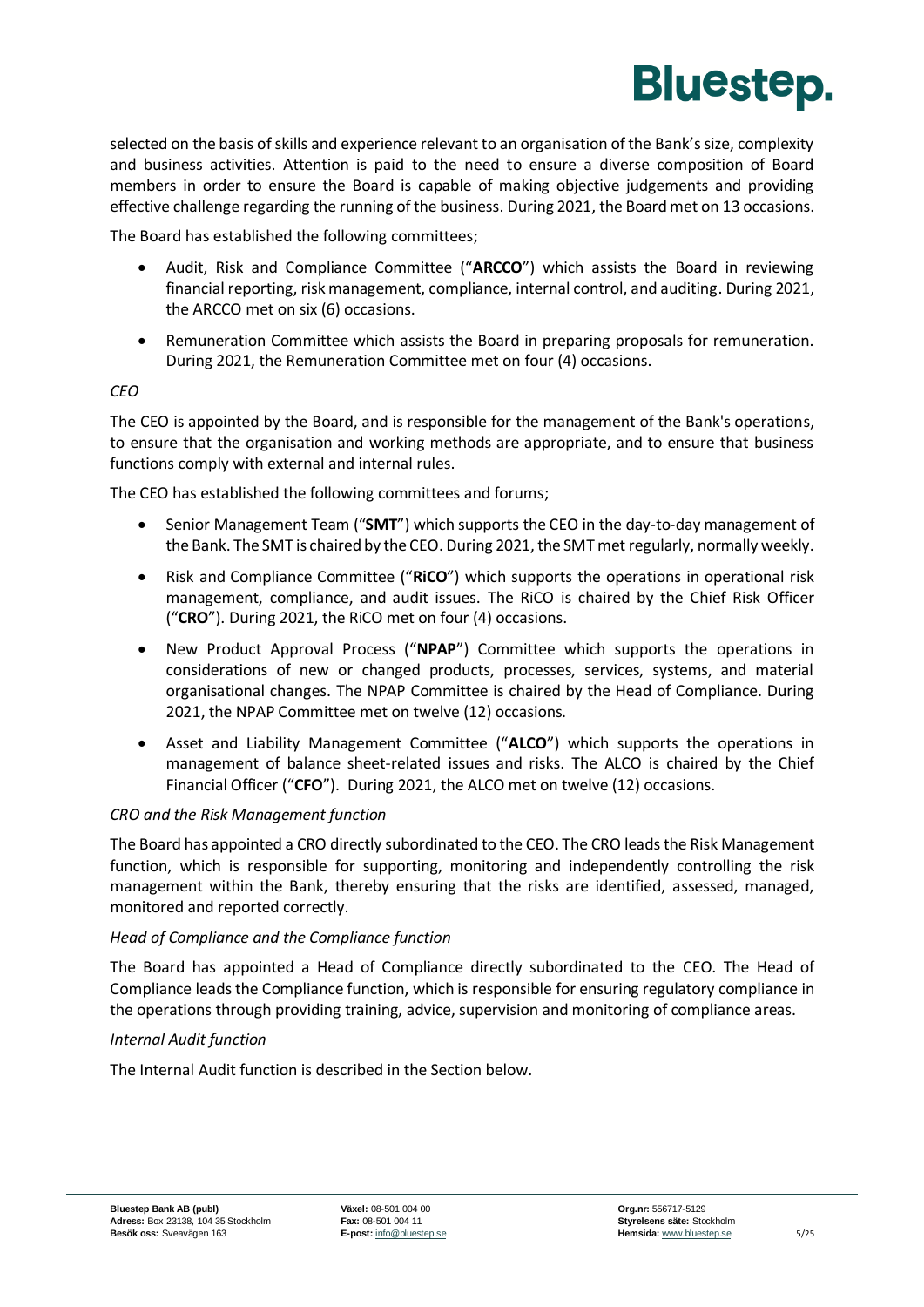

#### 3.1.2 Three lines of defence perspective

The perspective with three lines of defence consists of the following areas of responsibility for risk management, compliance, and internal control;

- *First line of defence* The business functions, where managers own their risks and are responsible for the day-to-day risk management, compliance and internal control. The managers of business functions report to the SMT and to the CEO.
- *Second line of defence* The Risk Management function and the Compliance function are responsible for the risk management, compliance and internal control frameworks, and perform support and independent monitoring and control of these areas. The CRO and the Head of Compliance report directly to the CEO, and to the Board.
- *Third line of defence* The Internal Audit function is responsible for independent audit of risk management, compliance and internal control in the business and control functions. The Internal Audit function reports directly to the Board. The Bank has outsourced the internal audit to Deloitte AB.

Figure 3.2 Three lines of defence perspective

| 1st Line of defence | <b>Business operation functions</b><br>- Owns and day-to-day management of risks,<br>compliance and internal control                                                                      | <b>SMT</b> | <u>င</u> ်င |              |
|---------------------|-------------------------------------------------------------------------------------------------------------------------------------------------------------------------------------------|------------|-------------|--------------|
| 2nd Line of defence | <b>Compliance &amp; Risk Management functions</b><br>- Support, and independent monitoring and control, of risk management,<br>compliance and internal control in the business operations |            |             | <b>Board</b> |
| 3rd Line of defence | <b>Internal Audit function</b><br>- Independent review and audit of risk management, compliance and<br>internal control in the business operations and control functions                  |            |             | of Directors |
|                     | <b>External Audit</b>                                                                                                                                                                     |            |             |              |
|                     | <b>Regulator</b>                                                                                                                                                                          |            |             |              |

#### <span id="page-7-0"></span>**3.2 Risk management framework**

#### 3.2.1 Risk management framework in general

The Bank's risk management aims to ensure that risk-taking is consistent with set risk management strategies and risk appetite, and to achieve an appropriate balance between risk and return. The Bank defines risk as the possibility that an event may occur that adversely affects the achievement of an objective or a process. The risks are limited and mitigated through set risk appetite and risk tolerance, approved policies and instructions, implemented procedures and routines, as well as other mitigating measures, which makes it possible to make well-informed decisions for risk-taking and to ensure awareness and understanding of risk management within the Bank. The risk management covers backward-looking, actual, and forward-looking risks, on and off the balance sheet, that the Bank is, or might be, exposed to.

The risk management framework is integrated into the overall governance and internal control frameworks, and is linked to the strategic planning and capital management. The risk management framework covers principles, risk culture, risk management strategies, risk appetite and risk tolerance, risk profile, risk management process, risk control, approval process for new products, sensitivity analysis/stress tests/scenario analysis, internal capital and liquidity assessment process ("**ICLAAP**"), risk reporting, and risk-related policies and instructions.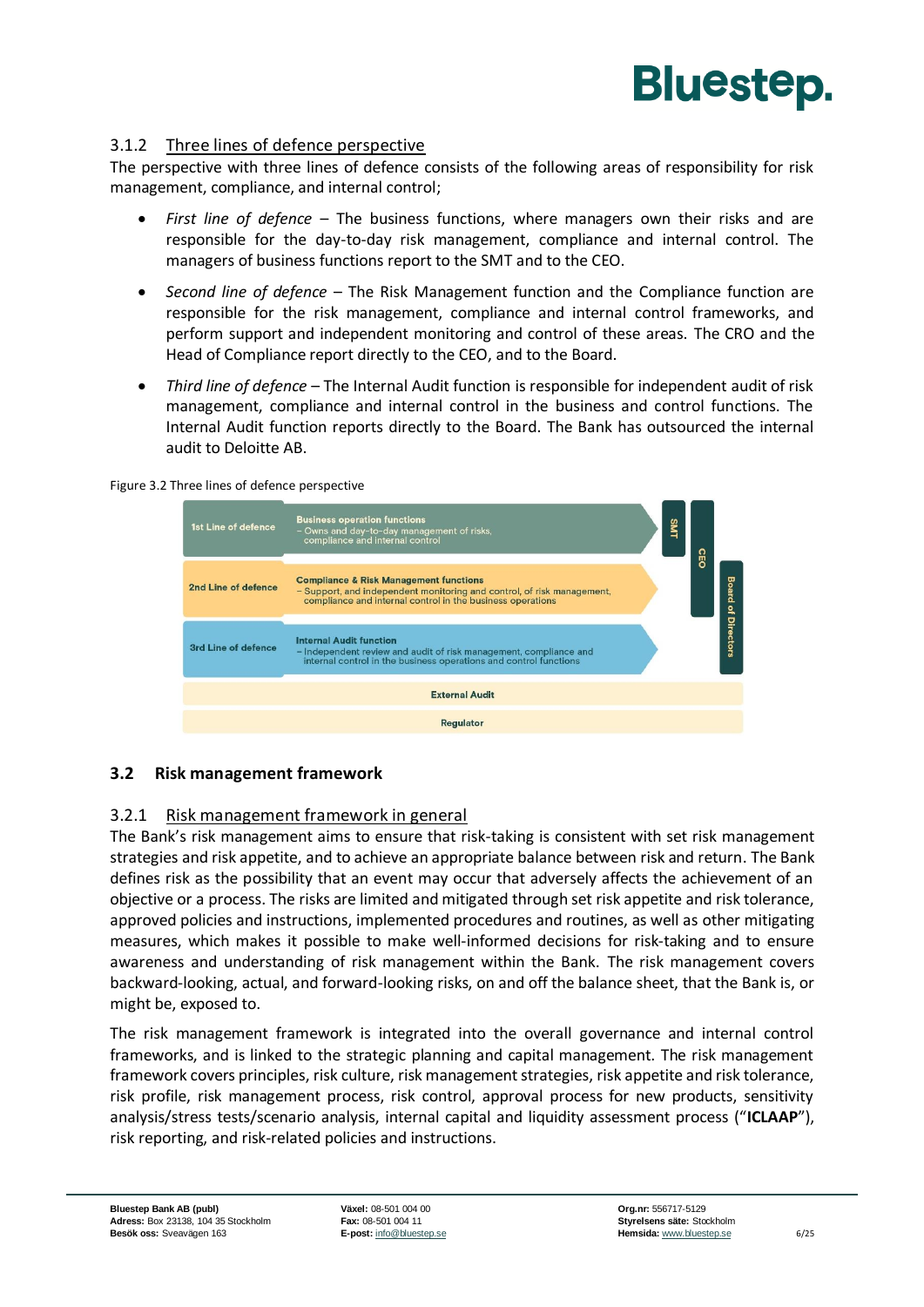

The risk management framework is governed by the Risk Management Policy and Instruction, approved by the Board. The framework is operationalised through the risk management strategy, via approved policies and instructions, performed in day-to-day processes, procedures and routines, and followed-up and controlled by the risk owners, the control functions, as well as by the CEO, the Board and various committees.

#### 3.2.2 Risk-related policies and instructions

In addition to the Risk Management Policy and Instruction, there are specific policies approved by the Board for the different risk categories; such as Operational Risk Management Policy and Instruction, Credit Risk Management Policy, Liquidity and Financing Risk Management Policy, Foreign Exchange Rate Risk Management Policy, Interest Rate Risk Management Policy, as well as Capital Management Policy, and ICLAAP Policy.

#### 3.2.3 Risk management process

The risk management process provides taking and managing risks while providing opportunities to achieve set goals. The process covers to identify, assess, manage, monitor, report and control risks.

The logic of the risk management process is described below in logic order.

#### *3.2.3.1 Risk universe*

The risks the Bank is, or might be, exposed to are grouped into risk categories which constitute the risk universe. Each risk category have a dedicated risk owner, have pre-defined risk assessment methods, and are governed and management by relevant risk-related polices and instructions.

#### *3.2.3.2 Risk management strategy*

The risk management strategy is approved by the Board, and sets the framework for the risks that the Board is willing to take, and ensures that an appropriate balance is maintained between goal achievement and risk exposures with the aim of ensuring that the Bank remains to be a strong creditor to the customers, strong partner to other parties, as well as strong partner to the owners. The risk management strategy covers the risk appetite, risk tolerance and risk limits for material risks of carrying out the operations and in achieving goals in accordance with the strategic, business and operational plans. Risk appetite is the amount of risk that the Bank is willing to take in the pursuit to achieve its vision, mission and goals over the strategic time horizon. Risk tolerance is a specification of the risk appetite in order to achieve set goals over a tactical time horizon, and is usually expressed in quantitative terms that could be tolerated to achieve set goals.

#### *3.2.3.3 Risk assessment and management*

The Bank is exposed to a number of risks, such as strategic risk, business risk, operational risk (covering information security risk), credit risk, credit-related concentration risk, market risks, liquidity risk, financing risk, credit valuation risk, asset liability management risk, regulatory risk, environmental, social and governance ("**ESG**") risk, and reputational risk. Identified risks are assessed qualitatively based on probability and impact of economic loss, negative change in earnings or material change in risk profile, and quantitatively by calculating capital requirements where relevant. The outcome from the performed qualitative risk assessments are logged in risk registers covering relevant risk categories. The most material risks are aggregated on overall level, and discussed with the SMT, the Head of Compliance, and the ARCCO, before discussed with the Board.

Executed and planned actions are thereto logged in the risk registers. Management actions are also in advance prepared in the risk management strategy, in business continuity and disaster recovery planning, capital planning, liquidity planning, and recovery planning.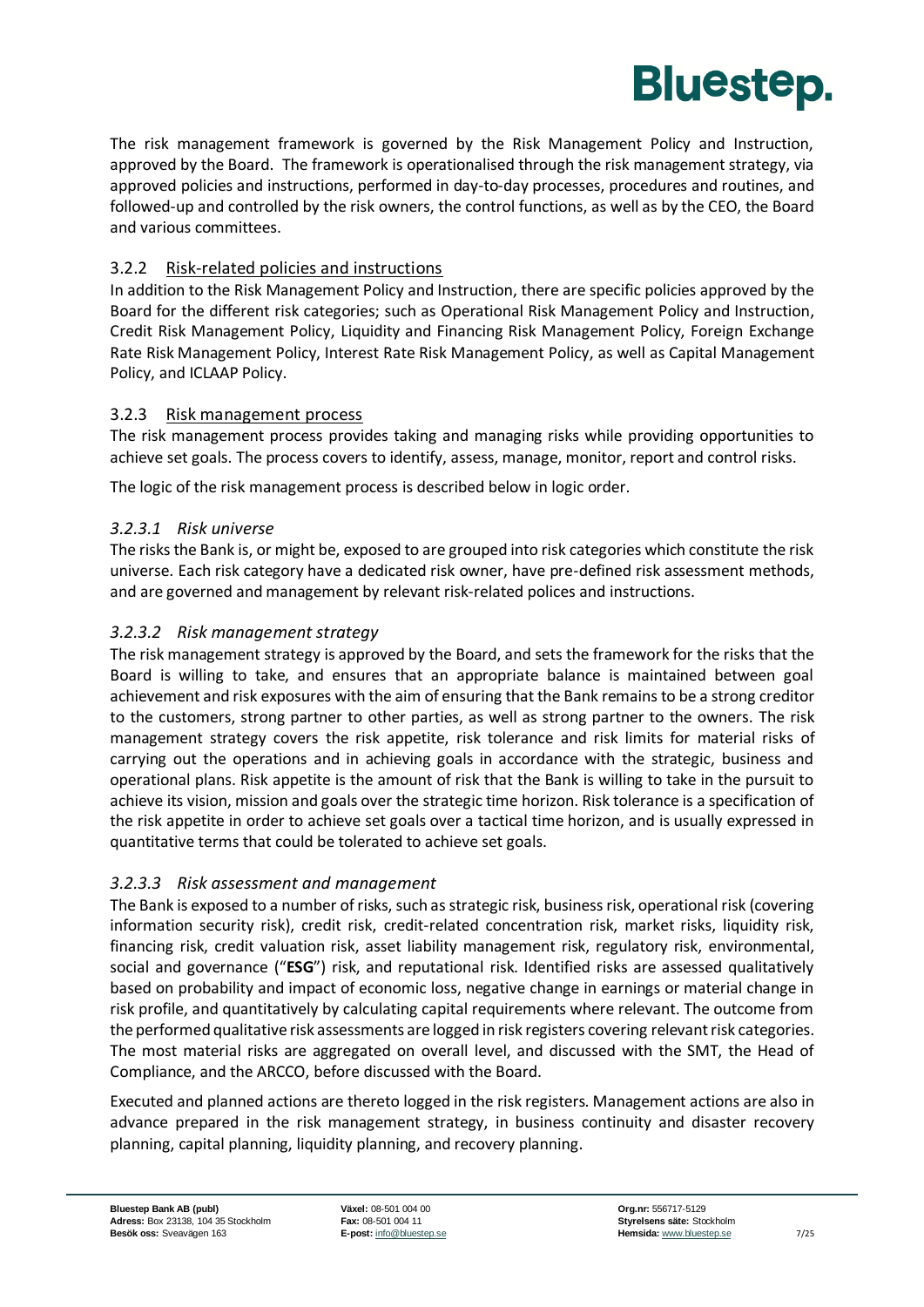

#### *3.2.3.4 Risk profile*

Based on the aggreged risk outcomes, the risk profile refers to the aggregated risk exposure inherent in the operations activities and balance sheet at a specific point in time. The risk profile is to be kept within set risk appetite and risk tolerance.

The established risk management framework and arrangements are adequate with regard to the risk profile and strategy.

#### *3.2.3.5 Monitoring and control of risk*

Identified risks are continuously monitored to ensure that the management and controls of risks are effective and efficient, and that the risks and the risk profile is within set risk appetite, risk tolerance and risk limits.

Risk owners are responsible for monitoring and controlling risks within their respective areas of responsibility. Control functions are responsible for carrying out independent monitoring and control of risks within their respective functional responsibilities.

Potential breaches of set risk appetite, risk tolerance and risk limits are managed in accordance with established escalation order.

#### *3.2.3.6 Risk reporting*

There are procedures and routines in place for independent risk reporting, including reporting tools and IT systems. This ensures that the risk information is up-to-date, complete and relevant, and that external reporting is reported on time. The risk information is collected and compiled for material and measurable risks, as well as compiled to identify and report risk exposures, risk concentrations and changes in risk profile. The IT systems support the compilation, and are flexible to meet different analysis needs.

The main internal risk reporting are the risk and control reports to the Board, the ARCCO, the CEO, the SMT, the RiCO, the ALCO, and the Credit Committees.

#### <span id="page-9-0"></span>**3.3 Specific risk management information**

Specific risk management information for risk categories are disclosed below. For further risk management information for risk categories, see the Annual Report 2021 (Note 2 Risk Management).

#### 3.3.1 Credit risk

Credit risk is defined as the risk of economic loss, negative change in earnings or material change in risk profile due to failure of a counterparty to fulfil its obligations in accordance with agreed terms.

Given the nature of the business with lending to the public, credit risk is material for the Bank. Credit losses could arise partly due to inability or unwillingness of a customer or a counterparty to fulfil its obligations in relation to lending (probability of default), and partly due to recoveries from the defaulted assets being insufficient to cover the principal amounts, accrued interest and other costs (loss given default). In addition, credit risk can be reflected as losses via provisions resulting from reduction in portfolio values arising from actual or perceived deterioration in credit quality.

The risk appetite for credit risk is medium, and the main credit risk exposures are mortgages, and investments as government bonds and covered bonds and exposures to other institutions.

The credit portfolio is well diversified and consists of a large number of customers, mainly in sectors with medium risk. The credit strategy is based on the borrowers' expected ability to repay their debts and credit history, and to assess the probability of default, the borrowers are divided into different risk grades.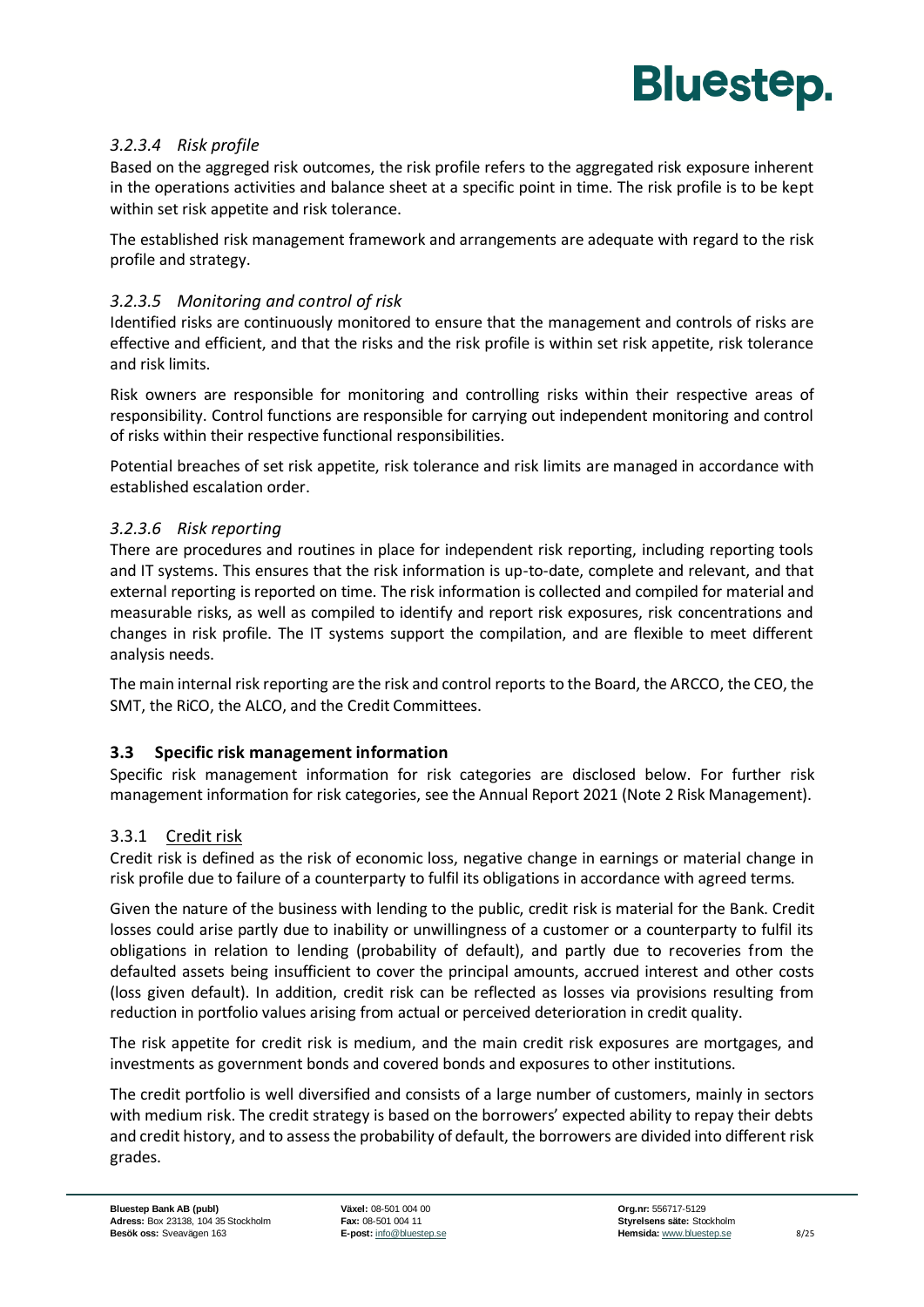Credit risk is primarily managed through credit instructions and established risk management strategy with explicit risk appetite and risk tolerance. Active credit risk management is also achieved through prudent customer selection in the credit operations, which ensure that a careful and well-balanced customer selection is made. The credit operations are responsible for the credit decision process and to ensure compliance with policies and instructions for credit risk management.

The risk classification system is a central part of the credit process, encompassing work and decisionmaking processes for granting and monitoring credit, and quantification of credit risk. The credit granting presupposes that the borrower can fulfil their commitment to the Bank on good grounds. A sound, long-term robust and risk-balanced lending presupposes that the credit transaction is set in relation to influencing external factors. This means that the Bank's and others' knowledge of expected local, regional and global change and development, of significance to the business and its risk, are taken into account. Systematic analysis of the individual credit exposures takes place through ongoing follow-up of individual commitments.

Active credit risk management is also achieved by the collection operations responsible for nonperforming loans, i.e. where customers have ceased to service their debt obligations and thereby breached their contractual terms and attempt to implore customers to return to orderly payments or take other actions to mitigate the risk of loss.

In order to maintain a well-diversified credit portfolio, with a balanced risk profile and to have a good balance between risk and return, the Bank continuously strives to understand the borrowers and their individual conditions.

The performance of the loan books is continuously monitored, and risk drivers analysed, allowing for a better understanding of the underlying credit risk.

For more information regarding measurement of credit risk by using probability of default ("**PD**"), exposure at default ("**EAD**") and loss given default ("LGD") for calculating expected credit losses ("ECL") under IFRS 9, see the Annual Report 2021 (Note 2 Risk management).

#### 3.3.2 Credit-related concentration risk

Credit-related concentration risk is defined as the risk of economic loss, negative change in earnings or material change in risk profile due to individual counterparty exposures, or groups of counterparty exposures whose, credit risk represents a material degree of co-variation.

The risk appetite for credit-related concentration risk is medium, and exposure to concentration risk is inherent in the business model, why the concentration risk is one of the core focus areas in customer credit assessment. Concentration risk might arise due to lack of diversification and lending too heavily in one industry, market, geographic area or purchase of only one type of financial instrument, as well as from concentration in funding and liquidity mix.

The maximum credit exposure to any client or counterparty as of  $31<sup>st</sup>$  of December 2021 was SEK 575M. Credit quality, geographical exposure and the maximum exposure for credit risk are further disclosed in the Annual Report 2021 (Note 2 Risk Management).

Since the Bank only operates in Sweden, Norway and Finland, and the outstanding loan portfolio mainly consists of secured loans, a certain level of exposure to concentration risk is inherent in the business model. The concentration risk is one of the core focus areas in the borrowers' credit assessment, and the Risk Management function continuously monitors and independently assesses the concentration risk to ensure that the risk profile is in line with set risk strategy and managed appropriately. The Risk Management function reports the concentration risk to the Board and the CEO on a monthly basis.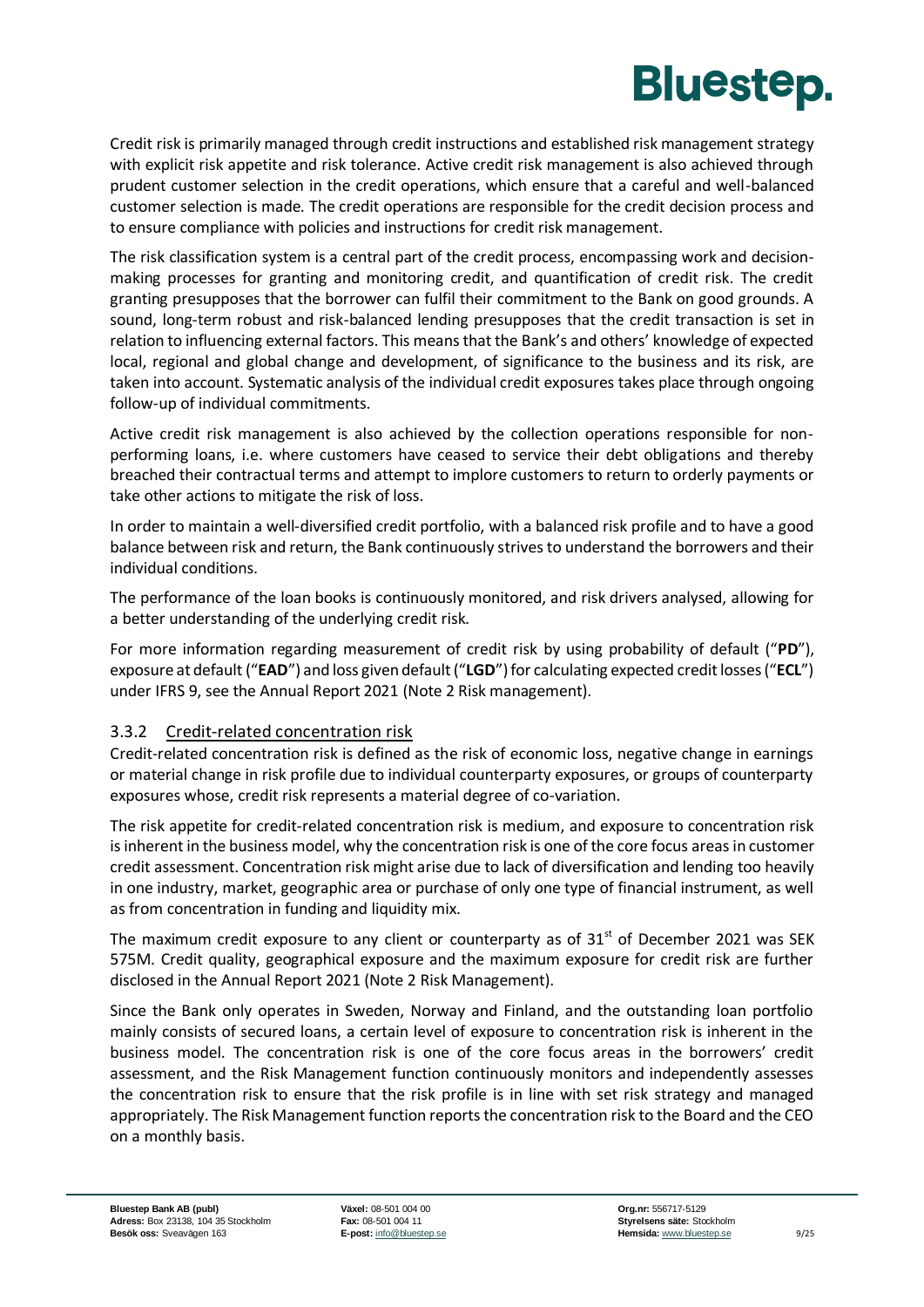

For concentration risk, Pillar II capital requirements are calculated under three different categories: individual concentration, industry concentration and geographical concentration. The total capital requirement for concentration risk is the sum of the capital requirements for the three different categories of concentration risk. Based on this, the Bank maintains sufficient capital for the assessed concentration risk.

#### 3.3.3 Credit valuation adjustment risk

Credit valuation adjustment ("**CVA**") risk is defined as the risk of economic loss, negative change in earnings or material change in risk profile due to changes in counterparty credit spreads and market risk factors that drive market prices of derivative transactions and securities financing transactions.

Credit valuation adjustment risk results from that a counterparty in a transaction might fail before the final settlement of the transaction. More precisely, it means that an adjustment is made to the mid‐ market valuation of a portfolio of transactions with given counterparties to reflect the current market value of the credit risk of the counterparty but excludes the current market value of the credit risk of the counterparty.

The risk appetite for credit valuation adjustment risk is low, and the Bank uses OTC derivatives for its hedging strategies, the credit valuation adjustment risk is very sensitive to mark-to-market valuations and the terms of the transaction.

The Bank does not have any rating triggers in its derivative contracts, i.e., the provision of collateral by the Bank under derivative agreements would not be affected by a change in the Bank's credit rating.

The Bank continuously assesses and reports credit valuation adjustment exposures. As credit valuation adjustment risk is a consequence of the hedging activities, and the average term of these activities is below three years, no specific further risk mitigating actions are taken.

#### 3.3.4 Market risk

#### *3.3.4.1 Foreign exchange rate risk*

Foreign exchange rate ("**FX**") risk is a sub-risk category to market risk, and is defined as the risk of economic loss, negative change in earnings or material change in risk profile due to currency fluctuations in foreign exchange rates and changes in the relative value of the involved currencies.

The risk appetite for FX risk is medium, and given the Bank's operations in Norway and Finland, and some financing in other currencies, the Bank is exposed to market risk related to changes in foreign exchange rates. The Treasury function hedges the exchange rate risk by derivatives and currencymatching of liabilities and assets. There is a documented process for managing exposure to market risks and established policies and instructions.

#### *3.3.4.2 Interest rate risk in the banking book*

Interest rate risk in the banking book is a sub-risk category to market risk, and is defined as the risk of economic loss, negative change in earnings or material change in risk profile due to changes in market interest rates affecting the exposures.

The interest rate risk derives from income and market value of a loan portfolio as a result of uncertain future interest rates. In particular, the Bank may suffer losses or reduced income as interest rates fluctuate over time, and both the asset and liability bases are a mixture of fixed and variable interestbearing items with different maturities and times for interest rate changes. The Bank is thus exposed to the risk of losses arising from negative movements in market interest rates and from the lending and deposits offered by the Bank.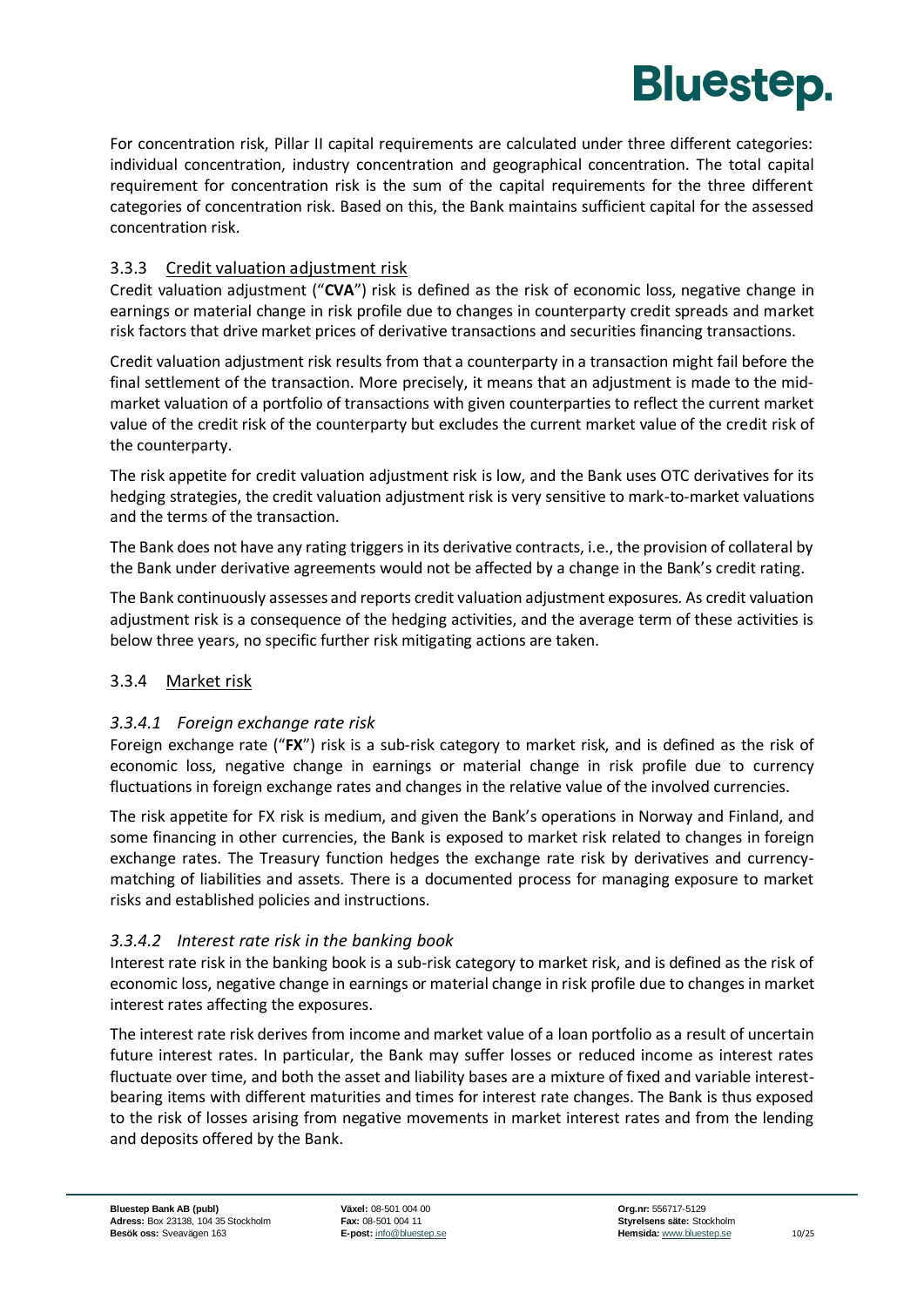

The risk appetite for interest rate risk is low, and the Bank uses derivative instruments to achieve desired mitigation of interest rate risks. Interest rate risks are primarily attributable to fixed rates to a larger extent being applied to lending, whereas financing is to a larger extent conducted at variable rates. The Bank actively manages the interest rate risk by matching fixed and floating interest rates and durations of assets and liabilities or, when not possible, by mitigating the risk with hedging instruments.

In accordance with the SFSA's methodology for assessing individual types of risks, exposures to interest rate risk arising as a consequence of interest rate fluctuations are part of the Pillar II capital requirements. By using numerous stress scenarios, the interest rate risk exposure is calculated under unfavourable conditions. If the exposures should exceed set limits, or is close to doing so, the Bank will enter into new hedging instruments to reduce the interest rate exposure to a level within set limits.

The Treasury function performs monthly monitoring and reporting of aspects for interest rate risk to the Board and the CEO, and the Risk Management function performs independent follow-up and reporting.

The Bank calculates interest risk exposures in several ways, including those based on the SFSA's guidance on methods to assess individual risk types under the Pillar II capital requirement.

#### 3.3.5 Liquidity risk

Liquidity risk is defined as the risk of economic loss, negative change in earnings or material change in risk profile due to not being able to fulfil payment obligations on any given due date without the cost of obtaining the funds increasing considerably.

The risk appetite for liquidity risk is low, and the Bank shall retain enough excess liquidity in a liquidity reserve to meet unforeseen cash outflows. The liquidity reserve is only composed of highly rated liquid securities (government bonds and covered bonds) and bank account balances according to the Liquidity and Financing Risk Management Policy. The Board has set limits for the minimum liquidity reserve and liquidity buffer that the Bank shall maintain at any time. The Bank uses key risk indicators ("**KRIs**"), in order to detect deviations from the expected liquidity development at an early stage. Contingency plans have also been established to enable rapid responses to mitigate risks related to the size of the liquidity reserve.

The extent of the liquidity risk exposure depends on the Bank, and its established branch offices, subsidiaries and the parent company's ability to raise the necessary funding to meet its obligations, hence funding risk is interconnected to the liquidity risk.

The Bank is mainly exposed to liquidity risk related to retail deposits and refinancing of issued securities (RMBS, senior unsecured bonds and covered bonds) and credit facilities. Diversification of funding and maturity concentration limits reduces the liquidity risk. Ongoing interest payments and repayments related to RMBS financing are well matched with corresponding flows attributable to the underlying mortgage assets, which also reduces the liquidity risk. As the Bank diversifies its funding sources, deposit product features and pricing are designed to maximize their cost/risk efficiency. The Bank has retail deposits from the public in Sweden and Norway, consisting of 30% fixed rate accounts and 70% variable deposit accounts, which are covered by the respective country's deposit guarantee scheme, which further reduces the liquidity risk. The Bank offers different deposit products depending on the needs of the Bank and market prices, incorporating this risk into its decision making.

The LCR and the NSFR are calculated and monitored every month. The purpose of the LCR is to ensure that the Bank has enough high-quality liquid assets to meet its liquidity needs in stressed situations over the coming 30 days. The NSFR indicates an institution's ability to handle stressed situations over a 1-year horizon. NSFR ensures that an institution's illiquid long-term assets are funded with a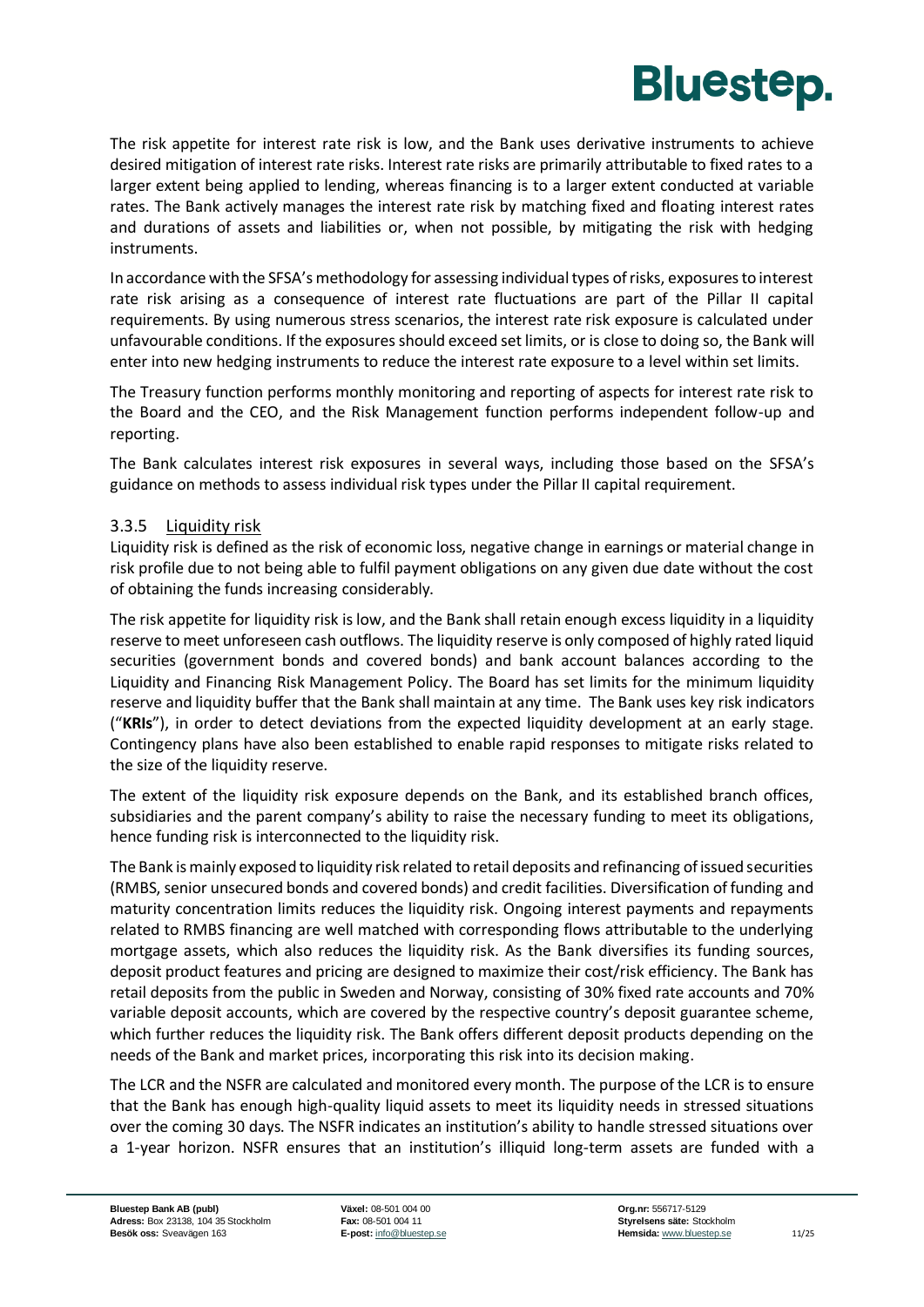minimum level of stable long-term funding. The Treasury function reports the liquidity situation on a daily and monthly basis. Additional liquidity monitoring metrics ("**ALMM**") are also reported to the supervisory authorities on a quarterly basis.

**Bluestep.** 

#### 3.3.6 Operational risk

Operational risk is defined as the risk of economic loss, negative change in earnings or material change in risk profile due to inadequate or failed internal processes, people, systems or from external events, and includes legal risk.

The risk appetite for operational risk is medium, and the Bank has a range of measures and tools in place for identifying, assessing, managing, monitoring, controlling, documenting and reporting operational risks. These are part of a solid set of policies, instructions, processes, routines and procedures to ensure that the operational risks in the business are at an acceptable level, and that processes and IT systems work as they should. In addition, the Bank conducts regular training and education of staff, such as mandatory training in operational risk management, incident management, anti-money laundering and terrorism financing, GDPR, bank secrecy, conflicts of interest, code of conduct, and information security. The Bank also has a formal whistle-blowing process to be able to report irregularities.

As part of the risk management framework, all business functions perform self-risk assessments of their operations twice a year, in order to identify and assess risks that could otherwise have been overlooked. Identified operational risks are assessed based on their likelihood of occurrence and impact of such an event. Material risks are mitigated by ensuring processes, routines and controls, which also increases the knowledge and awareness of the staff and contributes to spreading a consensus of operational risks within the Bank.

The Bank also regularly performs follow-ups and controls of outsourced operations to third-party suppliers in order to maintain steering and continuity of the operations.

Through the incident reporting tool, the staff can report incidents to concerned functions for further analysis and follow-up. The Risk Management function continuously monitors reported incidents, and follows up with concerned staff and those responsible in the operations to ensure that proper actions are taken and to prevent the incidents from reoccurring. The Risk Management function reports incidents to the RiCO, the CEO, the ARCCO and the Board.

IT related risks are mitigated in particular through the development of reliable IT systems with built-in controls, reconciliations, backup procedures and business continuity through contingency plans, continuity plans and disaster recovery plans in the event of a material disruption. Continuous tests of continuity management plans are carried out, and a structured work is carried out to protect information. To strengthen this work, a continuous review of processes and working methods is performed, to improve and supplement the Bank's information security. The Bank has a security function that ensures and maintains a high level of information security in the operations, and the function works proactively to increase security awareness among staff as well as partners and to continuously improve the security of the IT environment.

NPAP is an established process for analysing and evaluating risks as a basis for approving new or changed products, services, systems and materials organisational changes.

Furthermore, proactive work is performed to prevent, and strengthen the ability to manage, serious events that may affect the conduct of business operations or IT systems. Business continuity plans exist that describe how the Bank will operate in the event of serious disruptions, and the plans are tested annually to ensure that they are well adapted to the operations and system environments.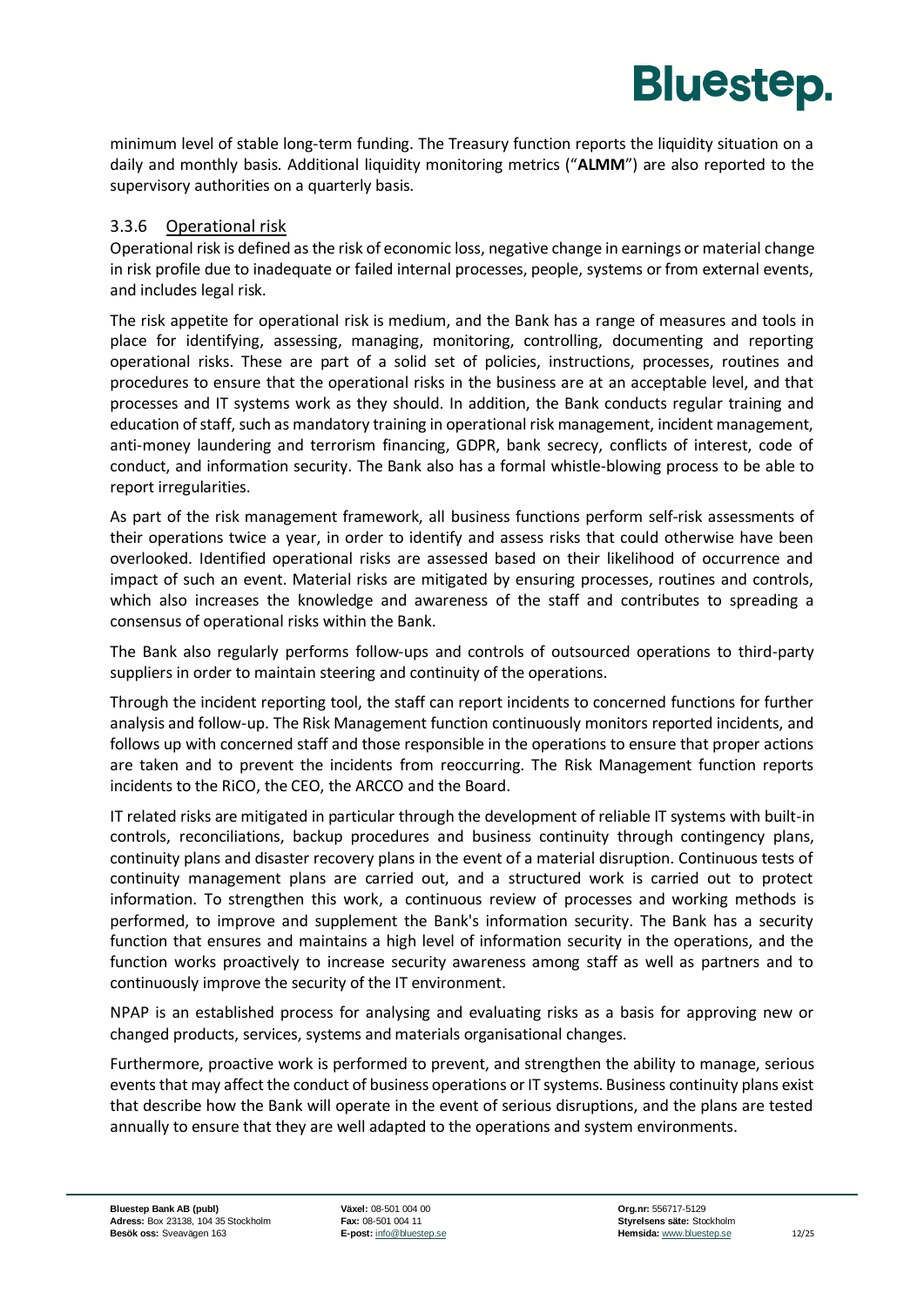The day-to-day management of the mortgage loan and the administration of deposit accounts for Sweden and Norway is provided in-house, and the management of the loan portfolio for Finland is handled by the Finnish branch.

**Bluestep.** 

#### 3.3.7 Other risks

In addition to the risks mentioned above, risk assessments are also performed for other risks to which the Bank is, or might be, exposed to, such as strategic risk, business risk, other market risks (settlement risk and credit spread risk), financing risk, credit risk in liquidity reserve, asset liability management risk, regulatory risk, reputational risk, and ESG risk. For further information of ESG risk management, see the Sustainability Report 2021.

For these other risks, some are assessed quantitatively as part of the Bank's ICLAAP and included in the assessment of the Pillar II capital requirement to allocate capital to ensure continued financial stability.

#### <span id="page-14-0"></span>**4 Capital management and capital adequacy**

This section addresses the capital management framework and the capital adequacy situation of the Financial Group.

#### <span id="page-14-1"></span>**4.1 Capital management framework in general**

The capital management is integrated into the strategic planning, the risk management framework, and the performance of the ICLAAP. The capital management are based on internal conditions, organisational structure, business model, and the risk, capital and liquidity situation. Through the capital management, sufficient capitalisation, appropriate composition of the own funds from a loss absorption and cost perspective, efficient use of capital, and efficient capital planning, is ensured. This provides support for achieving set goals, target results, maintaining financial strength and continuity, maintaining sufficient liquidity to meet commitments, and to protect the Bank's brand and reputation. In addition, the operations can continue to generate returns and benefits for owners and other stakeholders. The Bank's capital management framework is governed by the Capital Management Policy, approved by the Board, and covers roles and responsibilities, principles, capital requirements and capital adequacy, capital planning and capital reporting.

The Bank's ICLAAP is performed annually, and more often when necessary. Monitoring and reporting of KRI outcomes are performed monthly. As part of the ICLAAP, the size and composition of the capital and liquidity reserve is analysed and assessed against estimated contingency needs which addresses shortfalls in situations of financial stress.

#### <span id="page-14-2"></span>**4.2 Own funds**

To ensure the ability to continue the operations, ensure maintained financial position and viability, and thereby generating returns and benefits for shareholders and other stakeholders, minimum risk-based and leverage ratio capital requirements shall be satisfied at all times. There shall be enough own funds in relation to RWAs, capital requirements and leverage exposure to cover unexpected capital volatility or impact of stressful conditions, and to support cost effective funding of the business.

The own funds requirements are calculated on solo basis for the BBAB and on consolidated basis for the Financial Group. The capital KRIs with targets and limits are set in the Risk Management Strategy.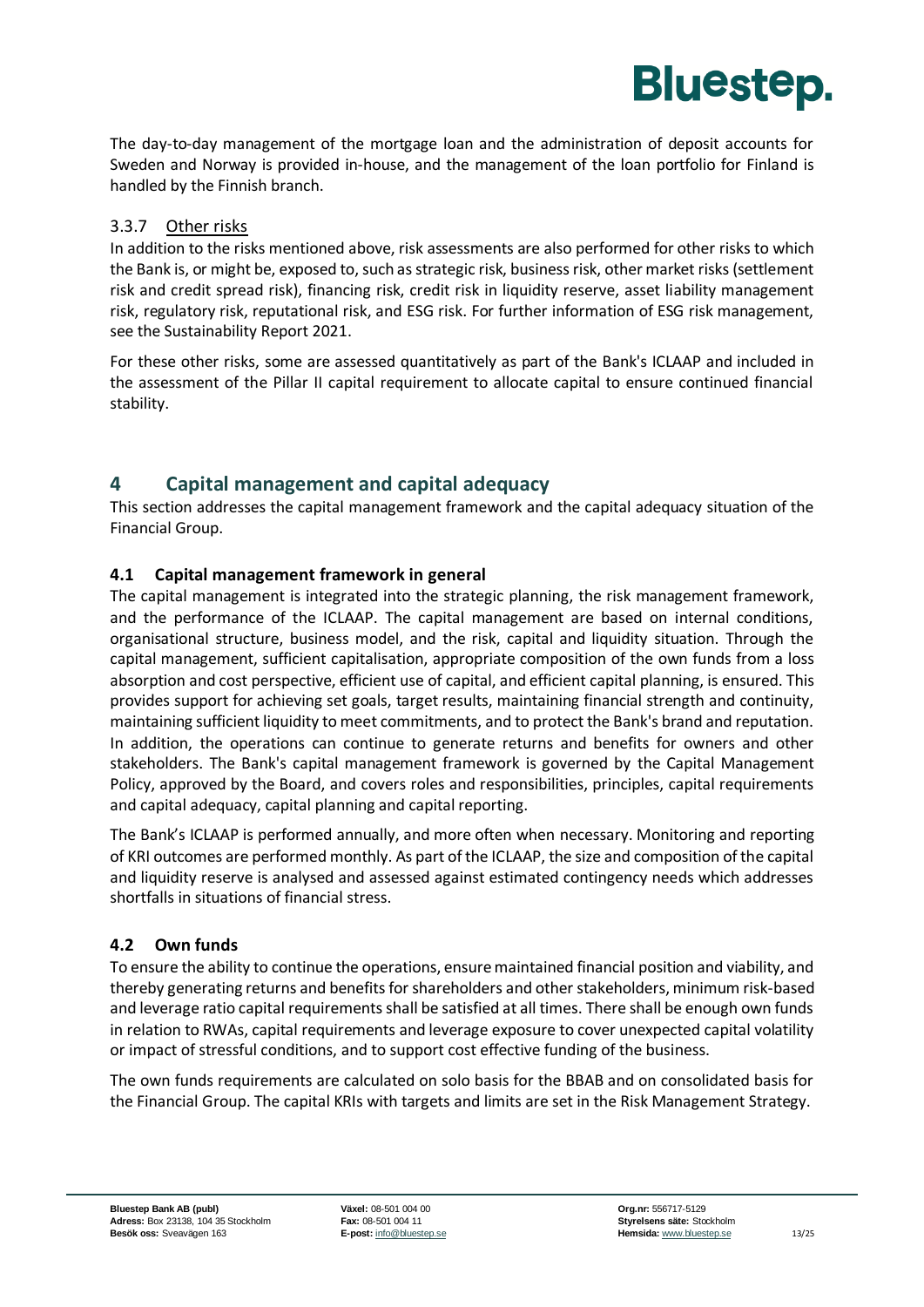

#### <span id="page-15-0"></span>**4.3 Risk-based capital requirements**

The risk-based capital requirements are calculated in accordance with the CRR, the Swedish Acts, and the SFSA Regulations and General Guidelines. The risk-based capital requirements consist of the Pillar I minimum capital requirements, the Pillar II capital requirements, and the combined buffer requirements.

The Bank allocates capital for its risks according to the risk-based Pillar I capital requirement based on the standardised approach for credit risk, market risk and credit valuation adjustment risk, while the alternative standardised approach is used for operational risk. The risk-based Pillar II capital requirements have, as part of the Bank's ICLAAP, been assessed for concentration risk, interest rate risk, credit spread risk, credit risk, foreign exchange rate risk, liquidity risk, operational risk, business risk, and strategic risk. Methods from the SFSA are used for concentration risk, interest rate risk, and credit spread risk, and internal methods are used for the other risks.

The table below gives an overview of the methodology used for calculating the risk-based capital requirements.

|                            | Method                            |
|----------------------------|-----------------------------------|
|                            |                                   |
| Credit risk                | Standardised Approach             |
| CVA risk                   | Standardised Approach             |
| Market risk                | Standardised Approach             |
| Operational risk           | Alternative Standardised Approach |
|                            |                                   |
| Concentration risk         | <b>SFSA Method</b>                |
| Interest Rate risk         | SFSA Method                       |
| Credit Spread risk         | <b>SFSA Method</b>                |
| Credit risk                | <b>Internal Method</b>            |
| Foreign Exchange Rate risk | Internal Method                   |
| Liquidity risk             | <b>Internal Method</b>            |
| Operational risk           | Internal Method                   |
| <b>Business risk</b>       | <b>Internal Method</b>            |
| Strategic risk             | Internal Method                   |
|                            |                                   |
|                            |                                   |
|                            |                                   |
|                            |                                   |
|                            |                                   |
|                            |                                   |
|                            |                                   |

#### Table 4.1 Risk-based capital requirements methodology

Pillar I minimum capital requirement: The minimum capital requirements for capital adequacy under Pillar I is that the own funds shall constitute of at least 8% of the risk weighted assets ("**RWAs**"). The capital adequacy regulations specify a minimum own funds requirement based on RWAs for credit risk, credit valuation adjustment, market risk (foreign exchange risk), and operational risk.

Pillar II requirement ("**P2R**"): Under Pillar II, the capital adequacy is assessed in relation to the risk profile, and for determining whether additional capital is required for risks not covered or not sufficient covered by minimum capital requirement. As part of the ICLAAP, material risks are assessed quantitatively as well as qualitatively terms, to determine the Pillar II capital requirement. In addition, the SFSA makes an assessment and formal decision of the applicable Pillar II capital requirement as part of the supervisory review and evaluation process ("**SREP**"). The Pillar II capital requirement is additional to the Pillar I capital requirement.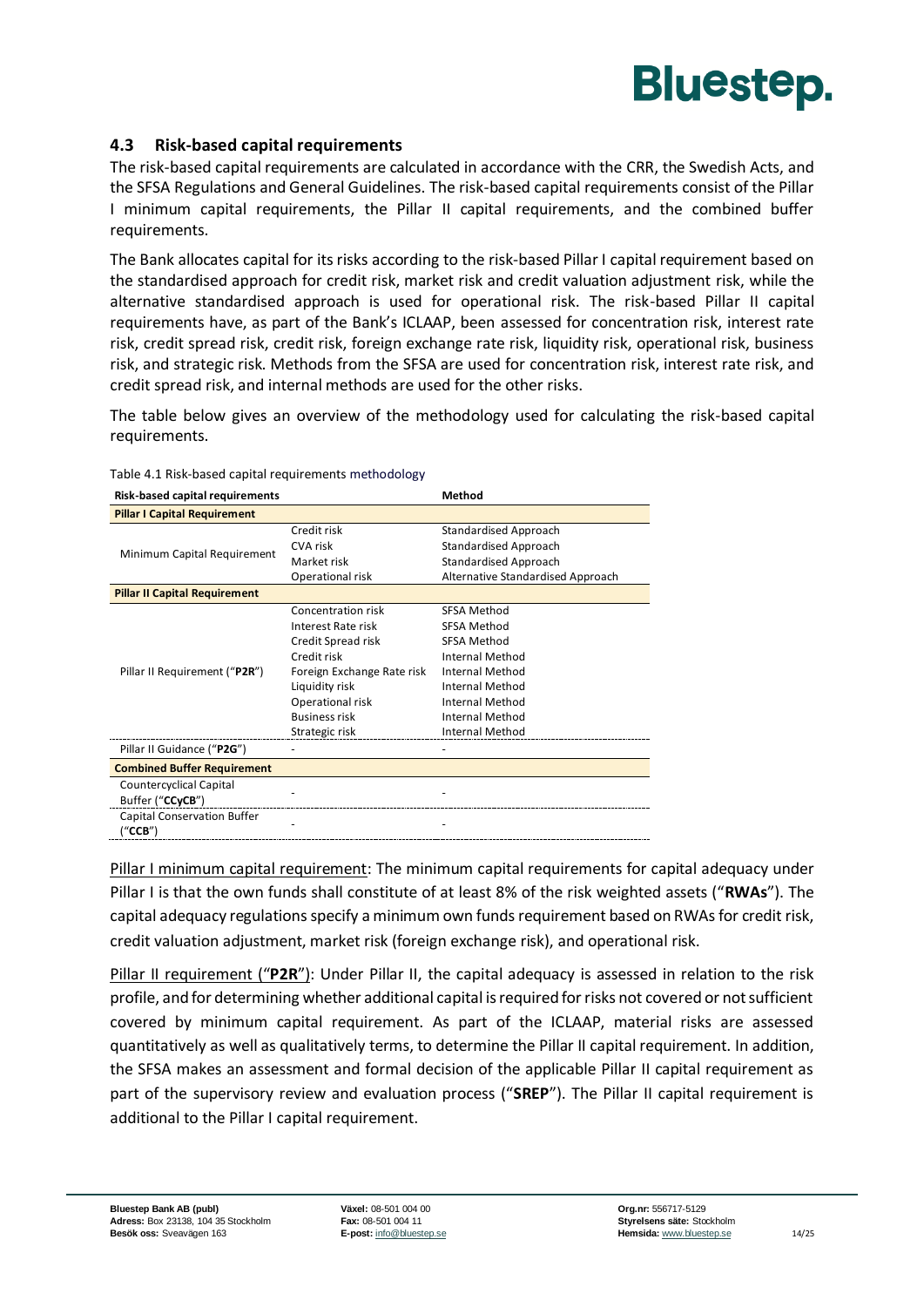

Pillar II guidance ("**P2G**"): The Pillar II guidance ensures sufficient own funds for risks not covered, or not sufficiently covered, by other capital requirements, and to absorb losses under financial stress. The SFSA makes formal decision of the applicable Pillar II guidance as part of the SREP.

Combined buffer requirement: Additional capital buffers are held to absorb losses in periods of financial stress, and shall be met with CET1 capital.

The applicable countercyclical capital buffer ("**CCyCB**") factors are as of the reporting period 0% in Sweden and Finland, and 1% in Norway.

In addition, the Bank maintains an extra capital buffer to prevent violating external regulatory requirements or internally set capital limits in situations of financial stress and significant negative impact on the financial system. The Board has established a long-term target of Common Equity Tier 1 capital ratio of 16%, and a minimum Common Equity Tier 1 capital ratio of 15%.

The total risk-based capital requirements are shown below.

#### Table 4.2 Total capital requirements

| Total capital requirements (M SEK)                        | 31-Dec-21 | 31-Dec-20 |
|-----------------------------------------------------------|-----------|-----------|
| Pillar I capital requirement                              | 678       | 658       |
| Pillar II capital requirement                             | 102       | 82        |
| of which concentration risk                               | 79        | 75        |
| of which interest rate risk arising from non-trading book | 18        | 7         |
| of which credit spread risk                               | 4         |           |
| <b>Combined buffer requirement</b>                        | 247       | 237       |
| of which capital concervation buffer                      | 212       | 206       |
| of which countercyclical capital buffer                   | 35        | 31        |
| Sum capital requirements                                  | 1,026     | 977       |
| <b>Totalt capital requirements (% RWA)</b>                | 31-Dec-21 | 31-Dec-20 |
| Pillar I capital requirement                              | 8.0%      | 8.0%      |
| Pillar II capital requirement                             | 1.2%      | 1.0%      |
| <b>Combined buffer requirement</b>                        | 2.9%      | 2.9%      |
| Sum capital requirements                                  | 12.1%     | 11.9%     |

In H2 2021 the SFSA conducted a SREP. The Bank is still awaiting the final SREP decision regarding P2R and P2G for risk-based capital requirement, why the P2R is not included in the table EU KM1 further below.

The minimum level for the own funds requirement is fulfilled for the Financial Group.

An overview of risk weighted exposure amounts is shown in the table below.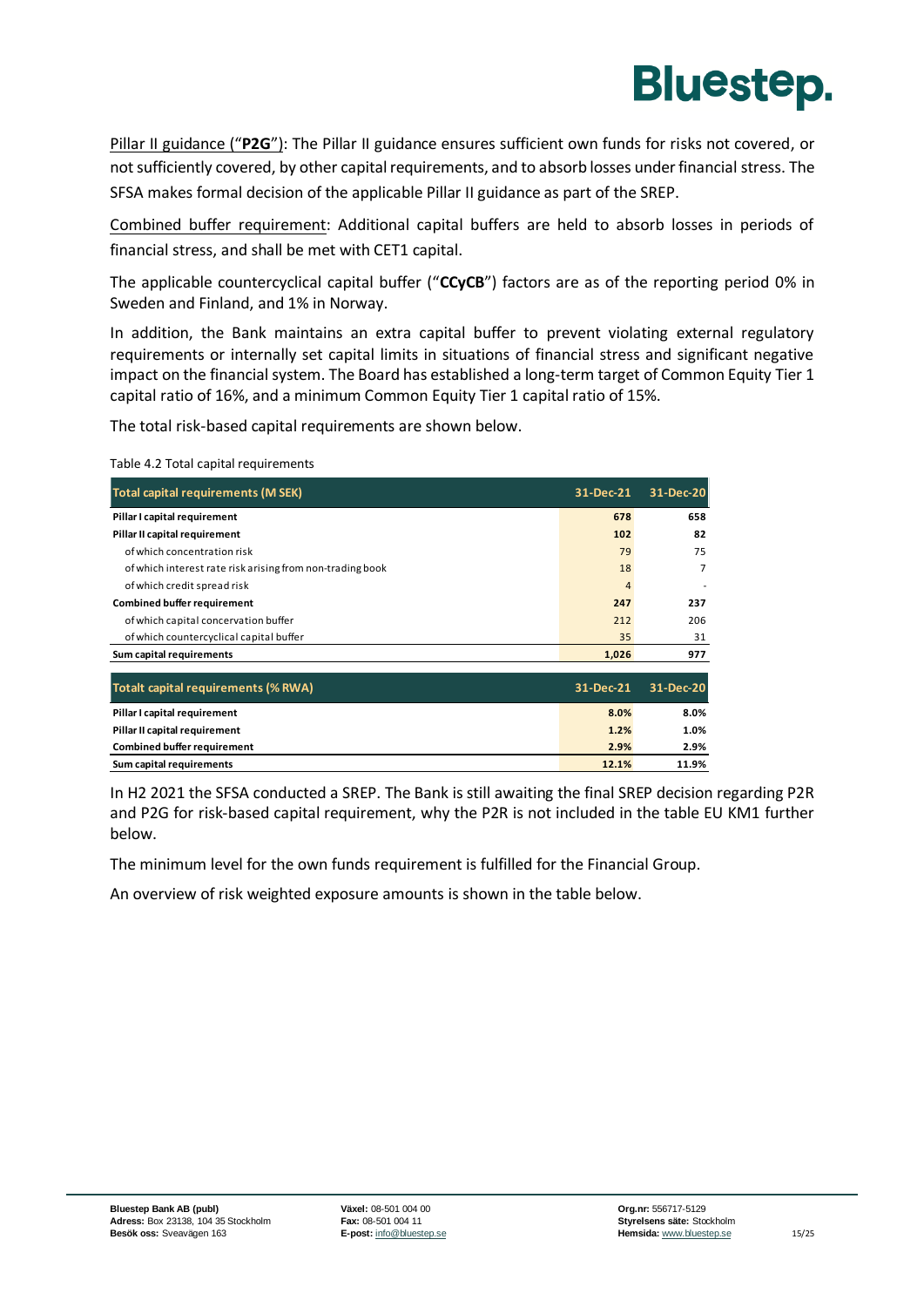

Table 4.3 Overview of risk weighted exposure amounts (EU OV1)

|                |                                                                  | Risk weighted exposure | <b>Total own funds</b> |                |  |  |
|----------------|------------------------------------------------------------------|------------------------|------------------------|----------------|--|--|
| <b>SEK M</b>   |                                                                  | amounts (RWEAs)        |                        | requirements   |  |  |
|                |                                                                  | 31 Dec 2021            | 31 Dec 2020            | 31 Dec 2021    |  |  |
| $\mathbf 1$    | Credit risk (excluding CCR)                                      | 6,957                  | 6,940                  | 557            |  |  |
| $\overline{2}$ | Of which the standardised approach                               | 6,957                  | 6,940                  | 557            |  |  |
| 3              | Of which the foundation IRB (FIRB) approach                      |                        |                        |                |  |  |
| 4              | Of which: slotting approach                                      |                        |                        |                |  |  |
| EU 4a          | Of which: equities under the simple riskweighted approach        |                        |                        |                |  |  |
| 5              | Of which the advanced IRB (AIRB) approach                        |                        |                        |                |  |  |
| 6              | Counterparty credit risk - CCR                                   | 189                    | 199                    | 15             |  |  |
| $\overline{7}$ | Of which the standardised approach                               |                        |                        |                |  |  |
| 8              | Of which internal model method (IMM)                             |                        |                        |                |  |  |
| EU 8a          | Of which exposures to a CCP                                      |                        |                        |                |  |  |
| EU 8b          | Of credit valuation adjustment - CVA                             | 21                     | 52                     | $\overline{2}$ |  |  |
| 9              | Of which other CCR                                               | 168                    | 147                    | 13             |  |  |
| 10             | Empty set in the EU                                              |                        |                        |                |  |  |
| 11             | Empty set in the EU                                              |                        |                        |                |  |  |
| 12             | Empty set in the EU                                              |                        |                        |                |  |  |
| 13             | Empty set in the EU                                              |                        |                        |                |  |  |
| 14             | Empty set in the EU                                              |                        |                        |                |  |  |
| 15             | Settlement risk                                                  |                        |                        |                |  |  |
| 16             | Securitisation exposures in the non-trading book (after the cap) |                        |                        |                |  |  |
| 17             | Of which SEC-IRBA approach                                       |                        |                        |                |  |  |
| 18             | Of which SEC-ERBA (including IAA)                                |                        |                        |                |  |  |
| 19             | Of which SEC-SA approach                                         |                        |                        |                |  |  |
| EU 19a         | Of which 1250%/ deduction                                        |                        |                        |                |  |  |
| 20             | Position, foreign exchange and commodities risks (Market risk)   | 494                    | 310                    | 40             |  |  |
| 21             | Of which the standardised approach                               | 494                    | 310                    | 40             |  |  |
| 22             | Of which IMA                                                     |                        |                        |                |  |  |
| EU 22a         | Large exposures                                                  |                        |                        |                |  |  |
| 23             | Empty set in the EU                                              |                        |                        |                |  |  |
| 24             | Operational risk                                                 | 831                    | 775                    | 66             |  |  |
| <b>EU 24a</b>  | Of which basic indicator approach                                |                        |                        |                |  |  |
| EU 24b         | Of which standardised approach                                   | 831                    | 775                    | 66             |  |  |
| <b>EU 24c</b>  | Of which advanced measurement approach                           |                        |                        |                |  |  |
| 25             | Empty set in the EU                                              |                        |                        |                |  |  |
| 26             | Empty set in the EU                                              |                        |                        |                |  |  |
| 27             | Empty set in the EU                                              |                        |                        |                |  |  |
| 28             | Empty set in the EU                                              |                        |                        |                |  |  |
| 29             | Total                                                            | 8,471                  | 8,223                  | 678            |  |  |

For further information of Pillar I minimum capital requirements per risk category, see the Annual Report 2021 (Note 31 Capital Adequacy Analysis).

#### <span id="page-17-0"></span>**4.4 Leverage ratio requirement**

The leverage ratio is calculated in accordance with the CRR, the Swedish Acts, and the SFSAs Regulations and General Guidelines. The leverage ratio requirement shall be met by Tier 1 capital. The leverage ratio is a non-risk-based measure to limit build-up of leverage on the balance sheet, and is calculated as the ratio between Tier 1 capital and the leverage ratio exposure amount, comprising of on- and off-balance sheet exposures.

The table below gives an overview of the leverage ratio capital requirements.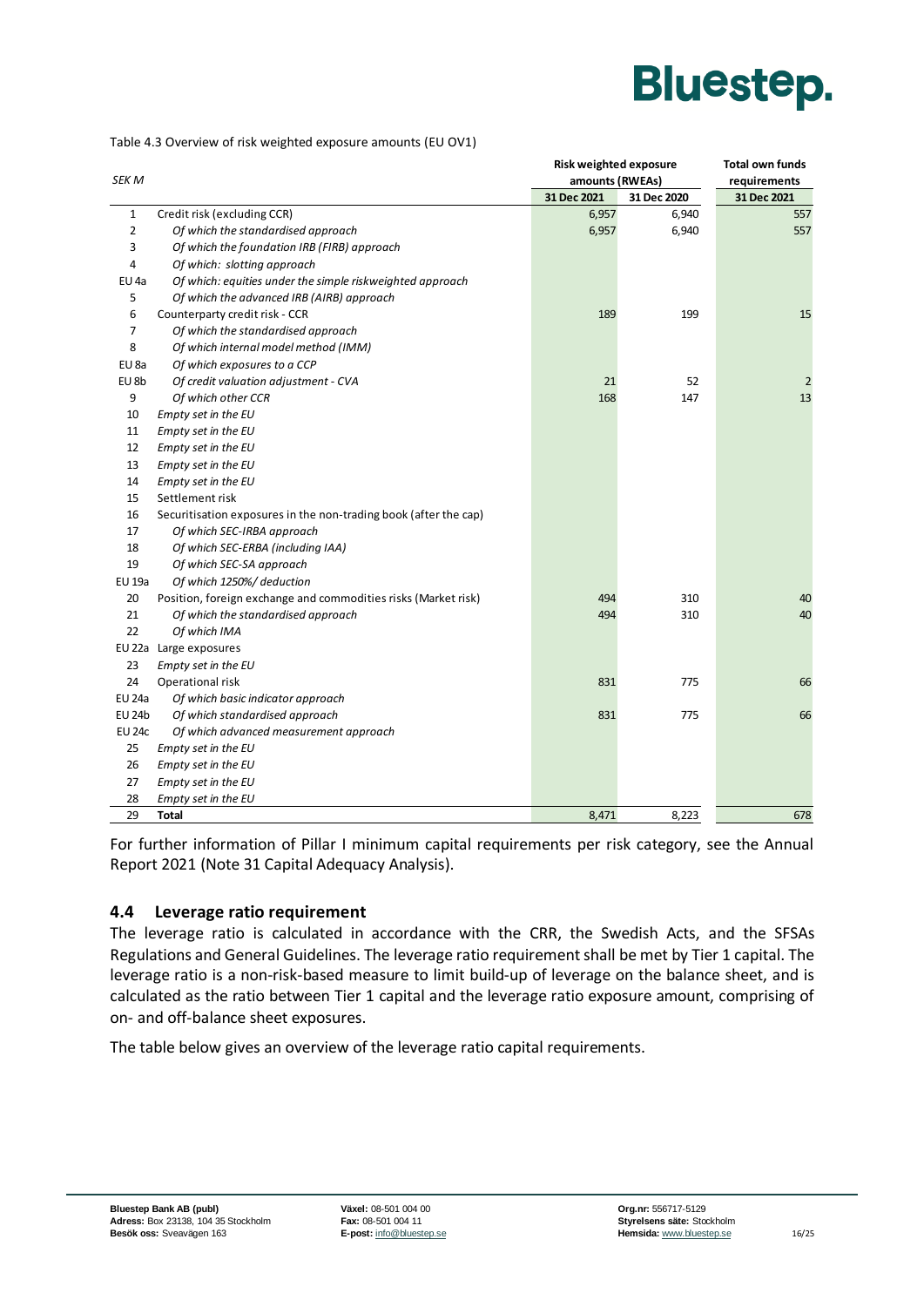Table 4.4 Leverage ratio requirement methods

| Leverage ratio requirement           |  |  |  |  |
|--------------------------------------|--|--|--|--|
| <b>Pillar I Capital Requirement</b>  |  |  |  |  |
| Minimum Capital Requirement          |  |  |  |  |
| <b>Pillar II Capital Requirement</b> |  |  |  |  |
| Pillar II Requirement ("P2R")        |  |  |  |  |
| Pillar II Guidance ("P2G")           |  |  |  |  |

The leverage ratio decreased compared to 2020 as a result of reduced Tier1 capital due to deduction of foreseeable dividend payment.

In H2 2021 the SFSA conducted a SREP. The Bank is still awaiting the final SREP decision regarding P2G for leverage ratio capital requirement.

#### <span id="page-18-0"></span>**4.5 Capital planning**

The capital planning is forward-looking in alignment with the strategic planning horizon, and ensures that own funds at all times are, and remain, sufficient in terms of size and quality (loss absorbing capacity) to bear the risks that result from the business performance and the strategic planning. The Bank performs capital planning for the size of the own funds based on;

- identified and assessed risks,
- risk profile,
- sensitivity analysis, stress tests and scenario analysis,
- expected expansion of lending and financing opportunities, and
- new or changed legislation, business and competitive situation, and other external conditions.

The capital planning also ensures continuity to take measures to strengthen the capital and liquidity situation beyond the strategic planning horizon, when necessary.

Capital planning is performed for the size of the own funds based on identified and assessed risks, risk profile, sensitivity analysis, stress tests and scenario analysis, expected expansion of lending and financing opportunities, and new or changed legislation, business and competitive situation, and other external conditions

The measures are selected and prioritized so that the result is maximized, and risk diversification is maintained in accordance with the strategic planning, risk management strategy and internal rules. Sources for raising capital could be from shares; shareholder's contributions; the market in the form of capital instruments; or increased own funds due to retained earnings.

The capital plan is reviewed at least once a year.

#### <span id="page-18-1"></span>**4.6 Monitoring and reporting**

The Risk Management function monitors the capital requirements and capital adequacy outcomes against set risk tolerance limits on a monthly basis, and reports to the Board and the CEO.

The ICLAAP, where the capital management is integrated, is performed at least annually, or when necessary, and monitoring of outcomes and reporting is performed quarterly.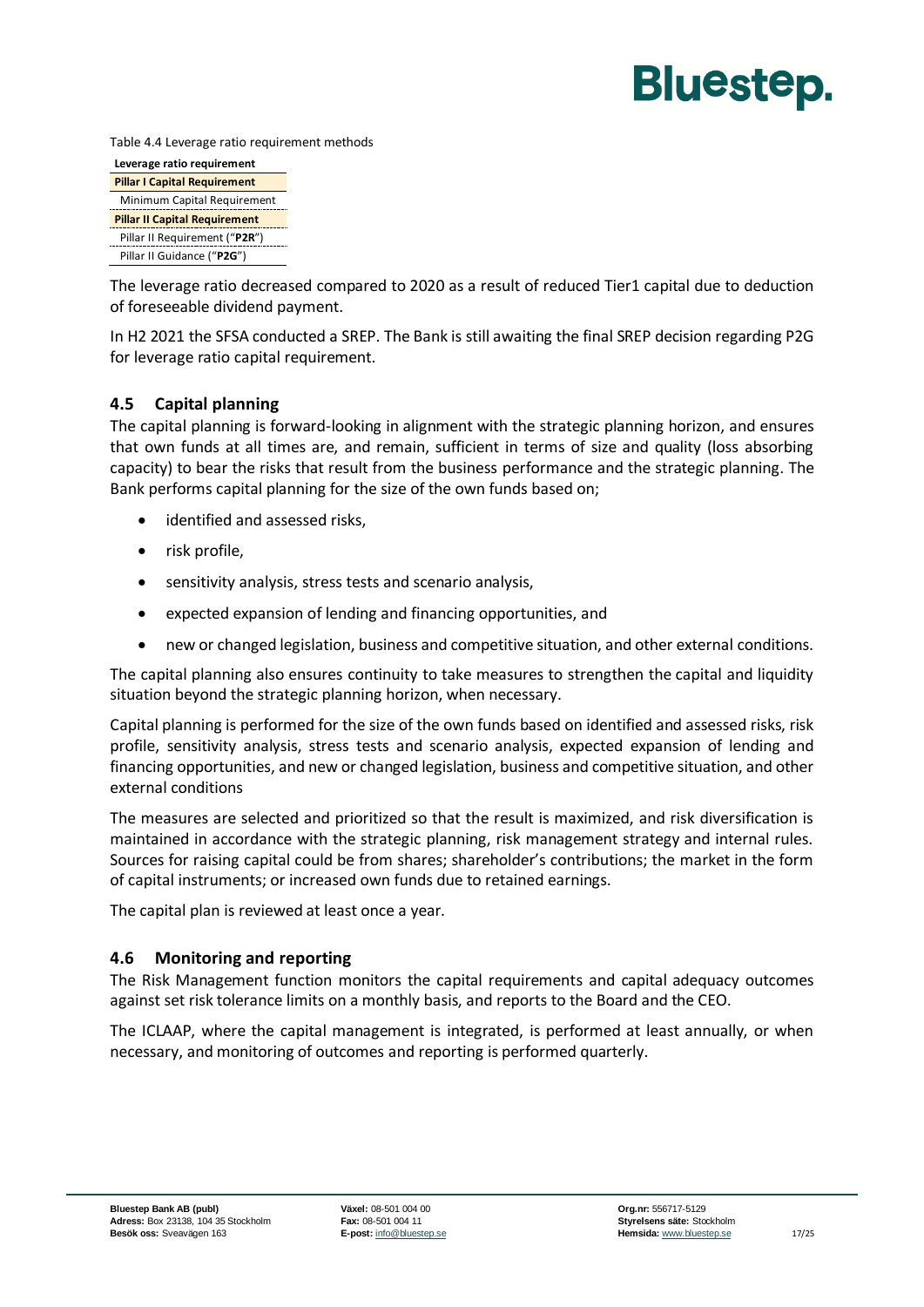#### <span id="page-19-0"></span>**4.7 Key metrics**

Key metrics for the Financial Group is shown below.

Table 4.5 Key metrics (EU KM1)

| <b>SEK M</b>   |                                                                                  |         |         |         | 31 Dec 2021 30 Sep 2021 30 Jun 2021 31 Mar 2021 31 Dec 2020 |         |
|----------------|----------------------------------------------------------------------------------|---------|---------|---------|-------------------------------------------------------------|---------|
|                | Available own funds (amounts)                                                    |         |         |         |                                                             |         |
| $\mathbf{1}$   | Common Equity Tier 1 (CET1) capital                                              | 1,390   | 1,766   | 1,763   | 1,636                                                       | 1,617   |
| 2              | Tier 1 capital                                                                   | 1,390   | 1,766   | 1,763   | 1,636                                                       | 1,617   |
| 3              | <b>Total capital</b>                                                             | 1,390   | 1,766   | 1,763   | 1,636                                                       | 1,617   |
|                | Risk-weighted exposure amounts                                                   |         |         |         |                                                             |         |
| 4              | Total risk exposure amount                                                       | 8,471   | 8,271   | 8,052   | 7,916                                                       | 8,223   |
|                | Capital ratios (as a percentage of risk-weighted exposure amount)                |         |         |         |                                                             |         |
| 5              | Common Equity Tier 1 ratio (%)                                                   | 16.41%  | 21.35%  | 21.89%  | 20.67%                                                      | 19.67%  |
| 6              | Tier 1 ratio $(\%)$                                                              | 16.41%  | 21.35%  | 21.89%  | 20.67%                                                      | 19.67%  |
| 7              | Total capital ratio (%)                                                          | 16.41%  | 21.35%  | 21.89%  | 20.67%                                                      | 19.67%  |
|                | Additional own funds requirements to address risks other than the risk of        |         |         |         |                                                             |         |
|                | excessive leverage (as a percentage of risk-weighted exposure amount)            |         |         |         |                                                             |         |
| EU 7a          | Additional own funds requirements to address risks other than the risk<br>of     |         |         |         |                                                             |         |
| EU 7b          | of which: to be made up of CET1 capital (percentage points)                      |         |         |         |                                                             |         |
| EU 7c          | of which: to be made up of Tier 1 capital (percentage points)                    |         |         |         |                                                             |         |
|                | EU 7d Total SREP own funds requirements (%)                                      | 8.00%   | 8.00%   | 8.00%   | 8.00%                                                       | 8.00%   |
|                | Combined buffer and overall capital requirement (as a percentage of risk-        |         |         |         |                                                             |         |
|                | weighted exposure amount)                                                        |         |         |         |                                                             |         |
| 8              | Capital conservation buffer (%)                                                  | 2.50%   | 2.50%   | 2.50%   | 2.50%                                                       | 2.50%   |
|                | Conservation buffer due to macro-prudential or systemic risk identified          |         |         |         |                                                             |         |
| EU 8a          | at the levelof a Member State (%)                                                |         |         |         |                                                             |         |
| 9              | Institution specific countercyclical capital buffer (%)                          | 0.41%   | 0.42%   | 0.42%   | 0.40%                                                       | 0.37%   |
| EU 9a          | Systemic risk buffer (%)                                                         |         |         |         |                                                             |         |
| 10             | Global Systemically Important Institution buffer (%)                             |         |         |         |                                                             |         |
|                | EU 10a Other Systemically Important Institution buffer (%)                       |         |         |         |                                                             |         |
| 11             | Combined buffer requirement (%)                                                  | 2.91%   | 2.92%   | 2.92%   | 2.90%                                                       | 2.87%   |
|                | EU 11a Overall capital requirements (%)                                          | 10.91%  | 10.92%  | 10.92%  | 10.90%                                                      | 10.87%  |
| 12             | CET1 available after meeting the total SREP own funds requirements               | 8.41%   | 13.35%  | 13.89%  | 12.67%                                                      | 11.67%  |
| Leverage ratio |                                                                                  |         |         |         |                                                             |         |
| 13             | Total exposure measure                                                           | 21,107  | 20,631  | 20,095  | 19,637                                                      | 20,375  |
| 14             | Leverage ratio (%)                                                               | 6.59%   | 8.56%   | 8.77%   | 8.33%                                                       | 7.94%   |
|                | Additional own funds requirements to address the risk of excessive leverage (as  |         |         |         |                                                             |         |
|                | a percentage of total exposure measure)                                          |         |         |         |                                                             |         |
|                | EU 14a Additional own funds requirements to address the risk of excessive        |         |         |         |                                                             |         |
| EU 14b         | of which: to be made up of CET1 capital (percentage points                       |         |         |         |                                                             |         |
|                | EU 14c Total SREP leverage ratio requirements (%)                                | 3.00%   | 3.00%   | 3.00%   | 3.00%                                                       | 3.00%   |
|                | Leverage ratio buffer and overall leverage ratio requirement (as a percentage of |         |         |         |                                                             |         |
|                | total exposure measure)                                                          |         |         |         |                                                             |         |
|                | EU 14d Leverage ratio buffer requirement (%)                                     |         |         |         |                                                             |         |
|                | EU 14e Overall leverage ratio requirement (%)                                    | 3.00%   | 3.00%   | 3.00%   | 3.00%                                                       | 3.00%   |
|                | <b>Liquidity Coverage Ratio</b>                                                  |         |         |         |                                                             |         |
| 15             | Total high-quality liquid assets (HQLA) (Weighted value -average)                | 1,140   | 1,046   | 1,002   | 1,047                                                       | 1,076   |
| EU 16a         | Cash outflows - Total weighted value                                             | 919     | 941     | 866     | 928                                                         | 981     |
| EU 16b         | Cash inflows - Total weighted value                                              | 1,206   | 1,474   | 1,396   | 1,251                                                       | 1,912   |
| 16             | Total net cash outflows (adjusted value)                                         | 230     | 235     | 216     | 232                                                         | 245     |
| 17             | Liquidity coverage ratio (%)                                                     | 496.28% | 444.52% | 462.65% | 451.62%                                                     | 438.64% |
|                | <b>Net Stable Funding Ratio</b>                                                  |         |         |         |                                                             |         |
| 18             | Total available stable funding                                                   | 18,227  | 17,277  | 17,420  | 18,196                                                      | 18,262  |
| 19             | Total required stable funding                                                    | 14,068  | 13,991  | 13,670  | 13,336                                                      | 13,738  |
| 20             | NSFR ratio (%)                                                                   | 129.56% | 123.49% | 127.43% | 136.44%                                                     | 132.93% |

The reduction in own funds and leverage ratio as of  $31<sup>st</sup>$  of December 2021 is attributable to the extra dividend payment made in October 2021, and includes the foreseeable dividend payment of SEK 300M to be paid out in 2022.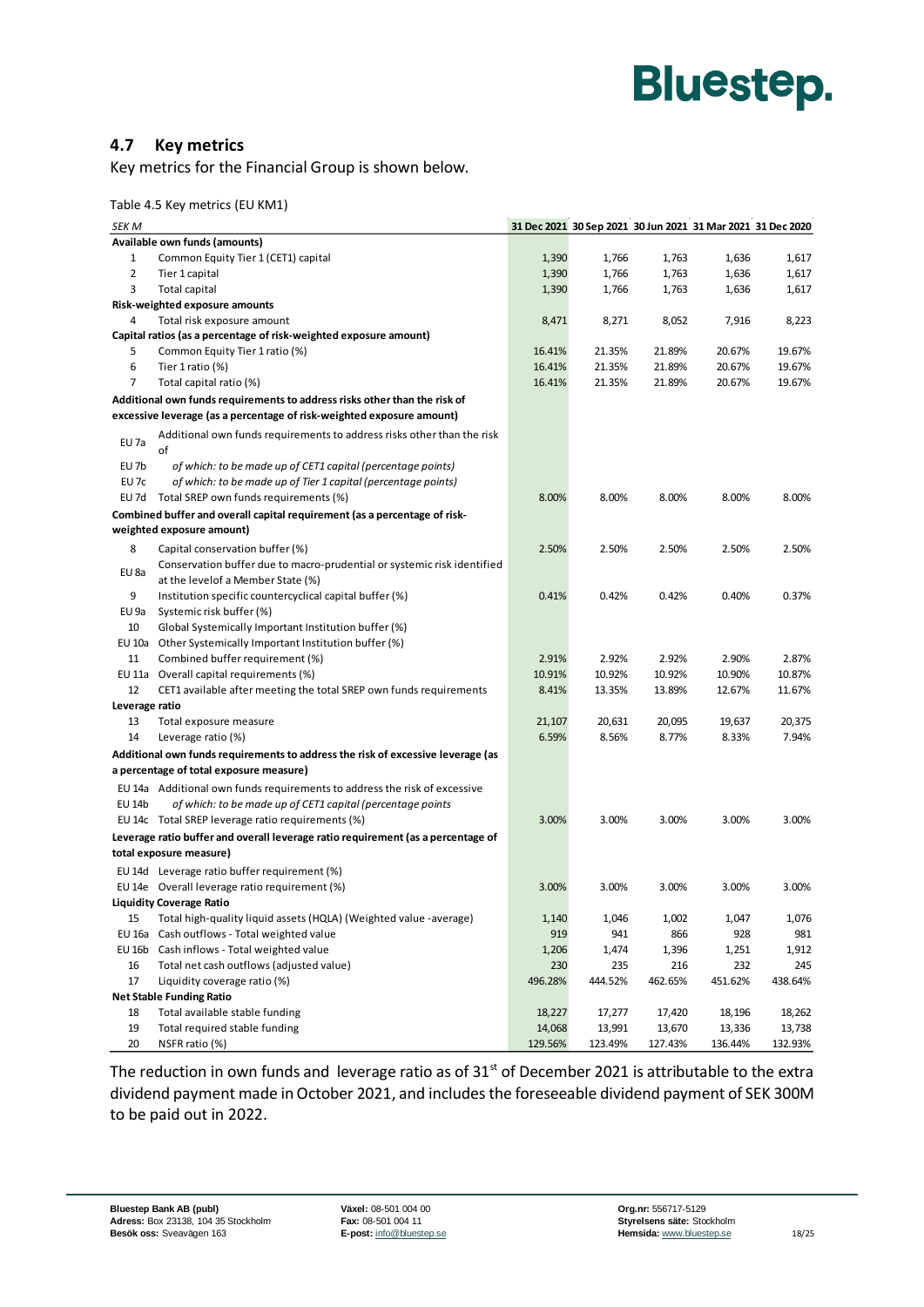

#### <span id="page-20-0"></span>**5 Liquidity risk management**

This section addresses the liquidity risk management framework and the liquidity situation of the Financial Group.

#### <span id="page-20-1"></span>**5.1 Liquidity risk management framework in general**

The liquidity management is integrated in the strategic planning, risk management framework and strategy, capital management, and ICLAAP, to ensure sufficient and appropriate composition liquidity. The liquidity management framework covers roles and responsibilities, principles, risk management strategy, risk management process, risk control and risk reporting related to liquidity. The framework is governed by the Liquidity and Financing Risk Management Policy, approved by the Board.

#### <span id="page-20-2"></span>**5.2 Liquidity risk management strategy**

The liquidity risk management strategy ensures sufficient liquidity reserves at all times specifying how liquidity risks should not exceed the set risk appetite, risk tolerance and risk limits. The fundamental objective of the liquidity risk management strategy is to ensure that surplus funds should be invested securely in highly liquid instruments. Liquidity is invested in assets compliant under the liquidity coverage ratio ("**LCR**") definitions at the time of acquisition.

The objective of the LCR is to promote the short-term resilience of the liquidity risk profile, by ensuring an adequate stock of unencumbered high quality liquid assets ("**HQLA**") that could be converted easily and immediately in markets into cash to meet the liquidity needs for a 30-calendar day liquidity stress scenario. The LCR thus in general terms aims to improve the banking sector's ability to absorb shocks arising from financial and economic stress, whatever the source, thus reducing the risk of spill over from the financial sector to the real economy. The Bank complies with the LCR requirement on a consolidated basis for all currencies. Furthermore, a good balance of the currency composition in the liquidity reserve is also sought in relation to potential net outflows for each relevant currency, namely SEK, NOK and EUR. The Bank also complies with the requirements for the net stable funding ratio ("**NSFR**"), which ensures that the long-term assets are funded with a minimum level of stable longterm funding. In addition to the LCR and NSFR, the Bank also uses internal measurements and limits to ensure that liquidity risk is managed in accordance with set risk tolerance. The internal measurements and limits are primarily attributable to the size and composition of the Bank's liquidity reserve. The liquidity reserve is set primarily in relation to total liabilities as well as to the size and duration of deposits from the public. In addition, there are internal limits to ensure that the Bank can continue to operate without liquidity injections over a longer period.

The liquidity risk management strategy is closely connected with the funding and financing risk management strategy. If needed, in the short-term, the level of funding (based on the deposit activity from the general public) could be adjusted by increasing or decreasing the deposit interest rate payable to depositors, which affects both the actual liquidity reserve level and the liquidity reserve level that should be maintained.

#### <span id="page-20-3"></span>**5.3 Liquidity risk management process**

The Treasury function is responsible for the day-to-day management of liquidity risk, and to identify, assess, manage, monitor, control and report liquidity risks for relevant counterparties, investments and funding sources.

Despite the fact that the Bank operates in several countries, the liquidity decisions are cost-based, and the costs are calculated for liquidity and taken into account in the internal pricing and performance measures. The costs for liquidity reflect the current cost of refinancing upcoming maturities and the cost the firm incurs to maintain a liquidity reserve.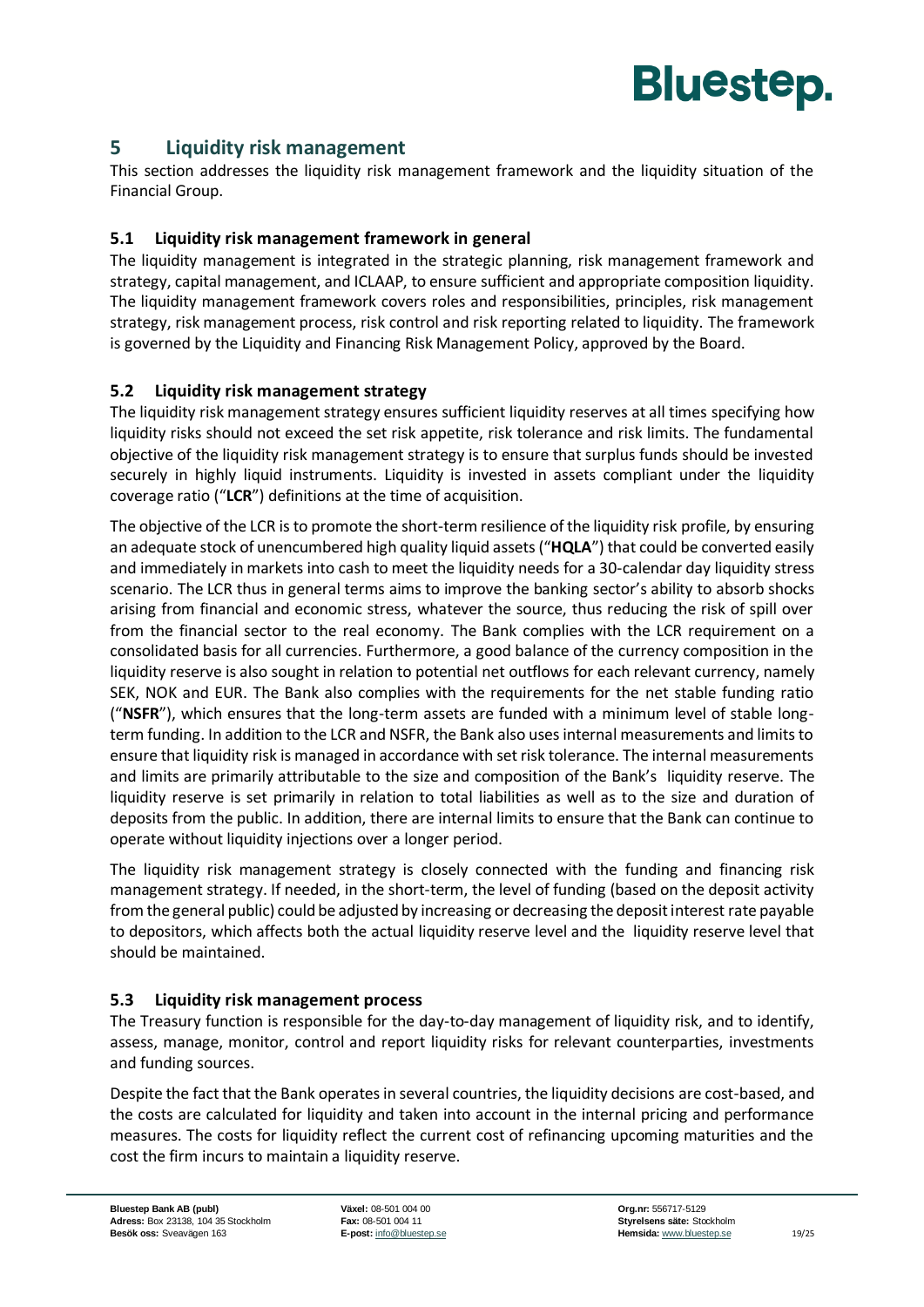

Assets and liabilities are placed into different time-horizons, from one (1) day up to over 18 months. When calculating the efficiency of the liquidity reserve, all net cash outflows are calculated and the cumulative calculated net cash flow value over time determine the maximum time horizon the liquidity buffer could cover such outflows (i.e., survival horizon).

For management of liquidity risk, no pledged collateral is included in the liquidity reserve. Minimum liquidity reserve requirements are partly calibrated depending on the term-structure and the size of the retail deposit book, and a sizeable buffer is retained above the calibrated minimum level. In the event that there is a material and unplanned outflow of deposits, liquidity stress tests and actions are performed. The liquidity levels are then re-built to ensure alignment with the risk appetite, risk tolerance and risk limits. For mitigating counterparty risk, there are limits for placing excess liquidity. For mitigating financial concentration risk, limits are set in accordance with capital adequacy and large exposure guidelines.

Liquidity risks are continuously monitored to ensure that the management and controls of risks are effective, and that the risks and the risk profile are within set risk appetite, risk tolerance and risk limits. There are regularly performed sensitivity analysis, stress tests and scenario analysis to manage liquidity under stressed conditions. The monitoring is mainly performed via KRIs (e.g., various liquidity reserve ratios and, deposit in- and outflows) in the Treasury function's internal models and planning tools and the treasury system. If any of the liquidity ratios falls to a stressed level, the Contingency Funding Team, consisting of the CEO, the CFO and the Head of Treasury, will be notified, the underlying reason for the stressed level identified and appropriate responses implemented as needed.

Control of liquidity risk ensures a sound liquidity risk management. The Treasury function performs risk controls where the segregation of duties is central (e.g., purchase/registration of HQLA and reconciliation/control related to the transaction). The Risk Management function performs independent controls of liquidity risk including the liquidity risk level and validation of models for liquidity risk.

#### <span id="page-21-0"></span>**5.4 Liquidity planning**

The liquidity contingency planning enables rapid responses to mitigate the risks related to the size of the liquidity reserve, and addresses the range from low-impact to high-impact events as well as outlining the response to unforeseen liquidity shortfalls. The aim is to be able to take advantage of the most economical funding sources as appropriate to manage its interest rate risk, FX risk, and funding costs.

Available funding sources that could be used are, for example, share capital/shareholder contributions, Tier 1 and Tier 2 instruments, retail deposits, issuing covered bonds or senior preferred bonds, contracted credit facilities in secured or unsecured form, placing senior notes (e.g. RMBS) to investors, excess liquidity reserve, and selling alternative assets that the Bank owns.

The liquidity plan is reviewed at least once a year.

#### <span id="page-21-1"></span>**5.5 Monitoring and reporting**

Outcome of the liquidity situation is monitored and reported internally to the Board, the ARCCO, the CEO, the SMT, and the ALCO, in the daily Liquidity Reports, the monthly CFO Reports, the monthly Risk Reports, and the meeting material for ALCO.

#### <span id="page-21-2"></span>**5.6 Liquidity situation**

As of  $31<sup>st</sup>$  of December 2021, the Financial Group had a LCR of 496%, clearly above the regulatory minimum LCR requirement of 100%.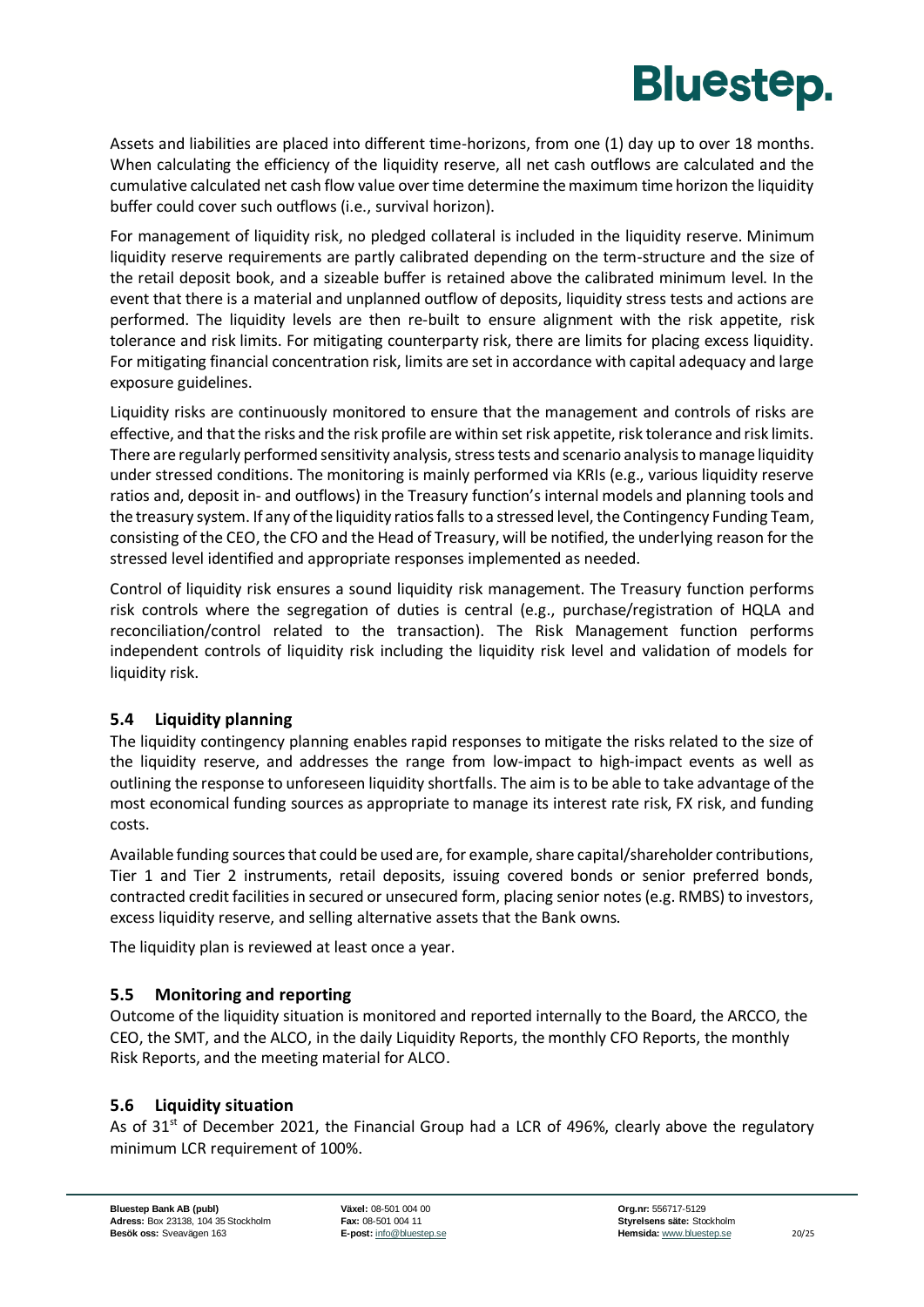#### <span id="page-22-1"></span><span id="page-22-0"></span>**6 Remuneration**

#### **6.1 Remuneration Policy**

The Bank has a Remuneration Policy to secure sound remuneration structures within the business. The Remuneration Policy is in agreement with, and promotes an effective, risk management, thus preventing excessive risk taking and takes into account the size and nature, scope and complexity of the Bank's operation in accordance with the proportionality principle contained in relevant SFSA regulations. In particular, the Bank has taken into account that it is not a Significant Company (Sw. *ett företag som är betydande i fråga om storlek, intern organisation och verksamhetens art, omfattning och komplexitet*) nor a large Institution (Sw. *stort institut*), but rather a small and non-complex institution. When designing the Remuneration Policy, the European Banking Authority Guidelines (EBA/GL/2021/04) on sound remuneration policies under Directive 2013/36/EU has also been considered.

Furthermore, the Remuneration Policy, based on the Bank's risk analysis, is designed for remuneration to individual employees does not counteract the Bank's long-term interest. The Bank believes in, and promotes, a sound and dynamic performance culture as a means for achieving long-term success and encourage performance, equality, the right behaviour, and balanced risk taking in line with shareholders' expectations. In addition, the Remuneration Policy supports the Bank's ability to attract, develop, and retain highly motivated, skilled and performance-oriented employees and the Remuneration Policy ensures that remuneration to individuals is based on gender neutral factors.

The Remuneration Policy is applicable to all employees within the Financial Group.

The Board resolves the Remuneration Policy and ensures that it is applied and followed. The Remuneration Policy is adopted by the Board each year. In 2021, the Remuneration Policy was updated to reflect (i) regulatory changes relating to identified Remuneration Code Staff ("**RCS**") (Sw. *"Anställda vars arbetsuppgifter har en väsentlig inverkan på företagets riskprofil"*) as set out in FFFS 2021:17 and (ii) that the Bank ceased to offer performance related bonuses (variable remuneration).

The Board has elected a Remuneration Committee to oversee the Remuneration Policy and that it is implemented, followed-up and that it is based on an analysis of the risks facing the Bank. The Committee consists of two non-executive directors. The Remuneration Committee has held four (4) meetings during 2021.

To avoid any conflict of interest, the Remuneration Committee recommends compensation levels for all RCS in the business, and the CEO, or direct assignee, set compensation levels for all non-RCS.

Remuneration to the Head of Compliance and the CRO (the control functions), which are identified as RCS, are decided upon by the Board and is set independently of the business they oversee.

A control function conducts at least annually, or when appropriate, a review to oversee that the remuneration within the Bank complies with the Remuneration Policy. The control function immediately reports the result of its review to the Board at least annually and no later than in conjunction with the adoption of the annual accounts. To avoid any conflict of interest, the control function consists of the Bank's Internal Audit function. The control function performed its latest review in March 2022, and presented its statement to the Board on the  $21<sup>st</sup>$  of April 2022.

#### <span id="page-22-2"></span>**6.2 Risk analysis**

As set out in the relevant SFSA regulations, financial institutions shall, when it establishes a remuneration policy, conduct a risk analysis with respect to this policy. Before taking any decision relating to the remuneration system, or significant changes to this, a risk analysis shall be conducted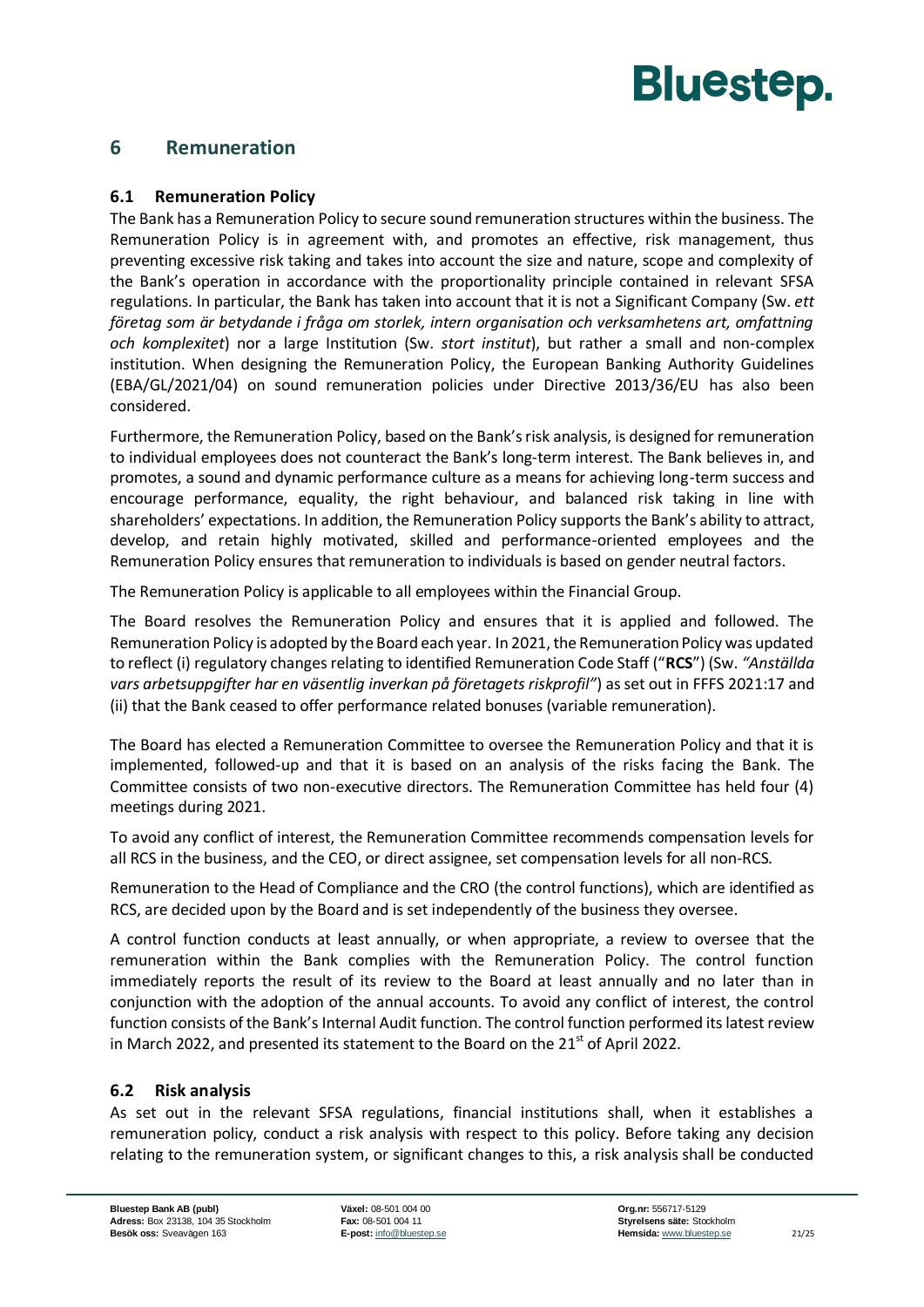

with respect to how the remuneration system affects the risks the company is exposed to and how these risks are managed.

The Bank has activities in Sweden, Norway and Finland. The Bank offers, in both Sweden and Norway, predominately two lines of business to the market, one being mortgage lending to private individuals and the other is to take deposits from the general public, and in Finland only mortgages is offered.

As laid out and analysed in Sections 2 and 3 above, the Bank's activities give rise to various risks that could influence the Bank's financial position and result, if not managed and controlled correctly. Given the nature of the business with mortgage lending, the Bank is exposed to credit and credit-related concentration risk, as well as liquidity and financing risks to secure funding of the lending. The Bank is further exposed to strategic and business risks in achieving set goals, and operational, regulatory, and reputational risks in conducting the lending and deposit operations, as well as ESG risk.

#### <span id="page-23-0"></span>**6.3 Remuneration structure**

As of  $31<sup>st</sup>$  of December 2021, the Bank's remuneration structure was based upon these components;

- Fixed remuneration
	- o Base Salary
	- o Vacation Pay
	- o Allowance
	- o Pension and Insurance schemes
	- o Parental Pay
	- o Other benefits
- Variable Remuneration
	- o Severance Pay

The Bank has analysed and acknowledges the importance of paying the required compensation, as defined in the Remuneration Policy, in order to get the appropriately qualified, experienced, capable, and motivated staff. It has also acknowledged the importance to assess the value of the individual to the business based on previous performance within the business or externally and the availability of similarly calibre staff within, or outside, the group. The total remuneration shall reflect the complexity, responsibility, and leadership skills required in the position as well as the performance of the employee.

Should variable remuneration be awarded, this shall, unless related to Severance Pay granted under certain circumstances, never exceed 100% of any employee's annual total fixed remuneration.

In regards of the relation between result and paid remuneration, the remuneration reflects sustained business performance in combination with sound risk management by taking into account the availability and cost of funds, liquidity, desired credit risk profile, capital position and levels of credit losses.

The Board has decided that performance related bonuses will no longer be applied from  $1<sup>st</sup>$  of March 2021 since customer service staff should be granted mandates to make wider credit decisions, and thus performance related bonuses will not align with sound risk-taking and the Bank's long-term ESG targets. The Bank is a transparent bank and conducts its operations in an ethically responsible and professional manner to maintain a sound risk culture counteracting excessive risk-taking behaviour.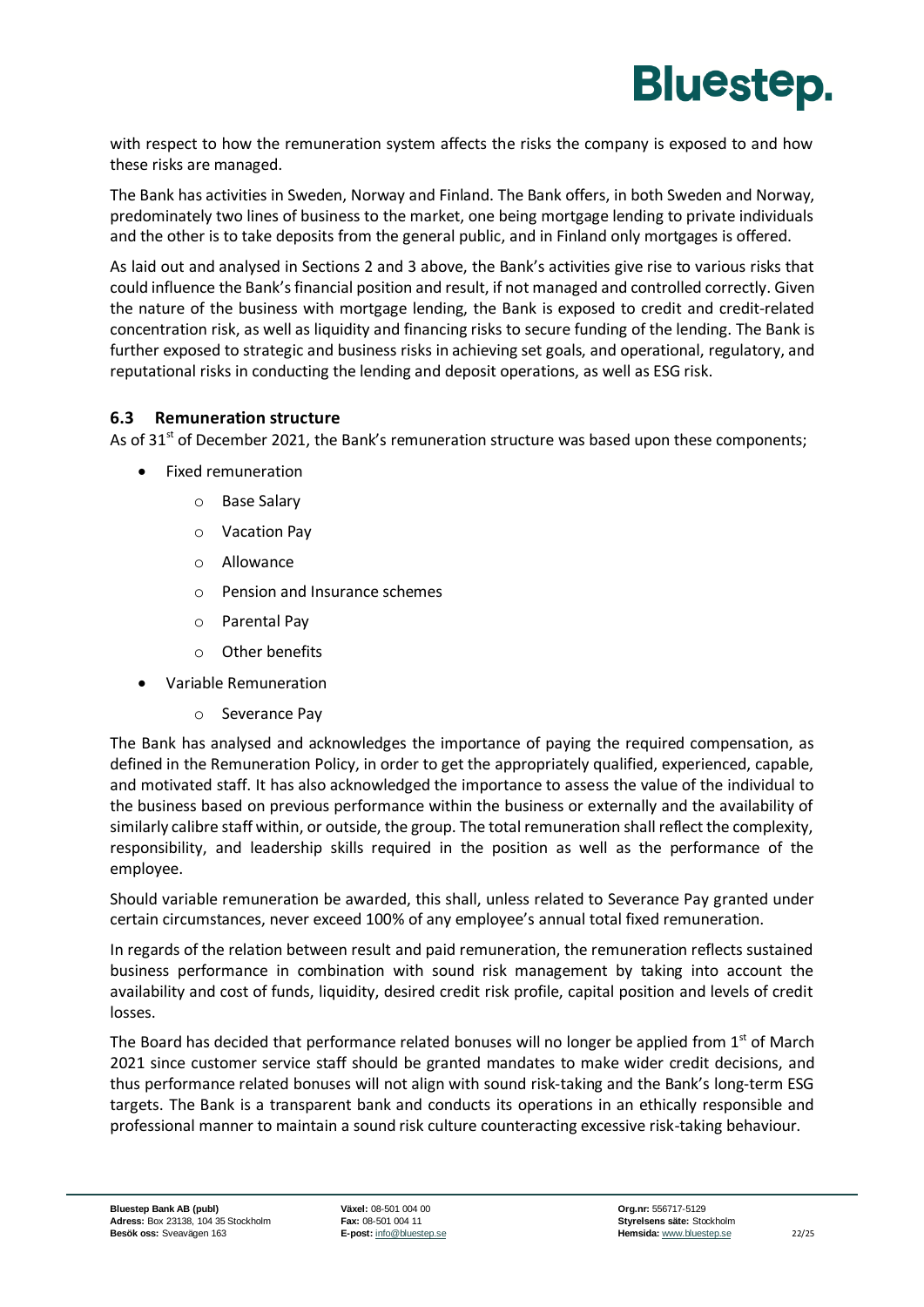

#### <span id="page-24-0"></span>**6.4 Remuneration structure and deferred variable remuneration for Remuneration Code Staff**

The definition of RCS in the Bank is based on the SFSA regulation FFFS 2011:1 (as amended through FFFS 2021:17) and in accordance with the CRR, and is in general defined as employees, or other persons part of the Bank, that can significantly influence the risk or risk level of the latter.

To define the RCS, the Bank has interpreted the regulations in view of the Bank's business nature, size and complexity. The interpretations have then been used to recognise RCS based on risk areas and risk levels. This analysis has then been discussed internally, in the Remuneration Committee and the Board has finally decided on who are to be included as RCS. The Board, through recommendations from the Remuneration Committee, will continuously evaluate the RCS structure and who are included in this group. As of the  $31<sup>st</sup>$  of December 2021, 26 individuals are identified as RCS.

#### 6.4.1 Specification of remuneration to RCS

The table below shows, for RCS, a specification (i) of amounts of remuneration for the financial year, split into fixed and variable remuneration, and (ii) amounts and forms of variable remuneration, split into cash, shares, share-linked instruments and other types.

|                |                               |                                                                       | <b>MB Supervisory</b> | <b>MB Management</b> | Other senior | Other identified staff |
|----------------|-------------------------------|-----------------------------------------------------------------------|-----------------------|----------------------|--------------|------------------------|
|                |                               |                                                                       | function              | function             | management*  |                        |
|                |                               | Number of identified staff                                            |                       |                      |              |                        |
| $\overline{a}$ |                               | <b>Total fixed remuneration</b>                                       | 2,612,608             | 18,341,760           | 12,518,340   |                        |
| 3              |                               | Of which: cash-based                                                  | 2,612,608             | 15,471,046           | 10,637,264   |                        |
| 4              |                               | (Not applicable in the EU)                                            |                       |                      |              |                        |
| EU-4a          | Fixed                         | Of which: shares or equivalent ownership interests                    |                       |                      |              |                        |
| 5              | remuneration                  | Of which: share-linked instruments or equivalent non-cash instruments |                       |                      |              |                        |
| $EU-5x$        |                               | Of which: other instruments                                           |                       |                      |              |                        |
| 6              |                               | (Not applicable in the EU)                                            |                       |                      |              |                        |
| $\overline{7}$ |                               | Of which: other forms                                                 |                       | 2.870.714            | 1.881.076    |                        |
| 8              |                               | (Not applicable in the EU)                                            |                       |                      |              |                        |
| 9              |                               | Number of identified staff                                            |                       |                      |              |                        |
| 10             |                               | Total variable remuneration                                           |                       |                      |              |                        |
| 11             |                               | Of which: cash-based                                                  |                       |                      |              |                        |
| 12             |                               | Of which: deferred                                                    |                       |                      |              |                        |
| <b>EU-13a</b>  |                               | Of which: shares or equivalent ownership interests                    |                       |                      |              |                        |
|                | EU-14a Variable               | Of which: deferred                                                    |                       |                      |              |                        |
|                | EU-13b remuneration           | Of which: share-linked instruments or equivalent non-cash instruments |                       |                      |              |                        |
| $EU-14b$       |                               | Of which: deferred                                                    |                       |                      |              |                        |
| $EU-14x$       |                               | Of which: other instruments                                           |                       |                      |              |                        |
| $EU-14V$       |                               | Of which: deferred                                                    |                       |                      |              |                        |
| 15             |                               | Of which: other forms                                                 |                       |                      |              |                        |
| 16             |                               | Of which: deferred                                                    |                       |                      |              |                        |
| 17             | Total remuneration $(2 + 10)$ |                                                                       | 2,612,608             | 18,341,760           | 12,518,340   |                        |

Table 6.1 EU REM1 – Remuneration awarded for the financial year (All amounts are in SEK)

\* As stated in the regulations, informations should be published in such a manner that the economic conditions for individuals are not revealed. Due to the fact that only three out of the identified RCS fall<br>into the categ

As the Bank, previously, have granted performance related bonuses (variable remuneration), this remuneration has, for RCS, been deferred with at least 40% and for at least three years.

This deferred variable remuneration may be paid out *pro rata* during the deferral period, commencing one year after the deferral. The deferred variable remuneration may be cancelled in part or in whole (ex-post risk adjustments) if at a later date it is demonstrated that the employee, department or the Bank did not fulfil the performance measures. Employees that leave the Bank during the deferral period do not lose their deferred variable remuneration, other than as required by potential risk adjustments.

To ensure that the material risks recognised and used in setting the deferred remuneration pay-out do not materially impact the Bank, a separate study has been done to stress test the triggers for a payment of the deferred remuneration. The study shows that the deferred remuneration pay-out triggers, based on the ICLAAP performance, do not cause the additional capital needs, the retained earnings, the liquidity position, or the need of emergency equity support to be affected in such way that material risk triggers would cause the Bank a long-term issue.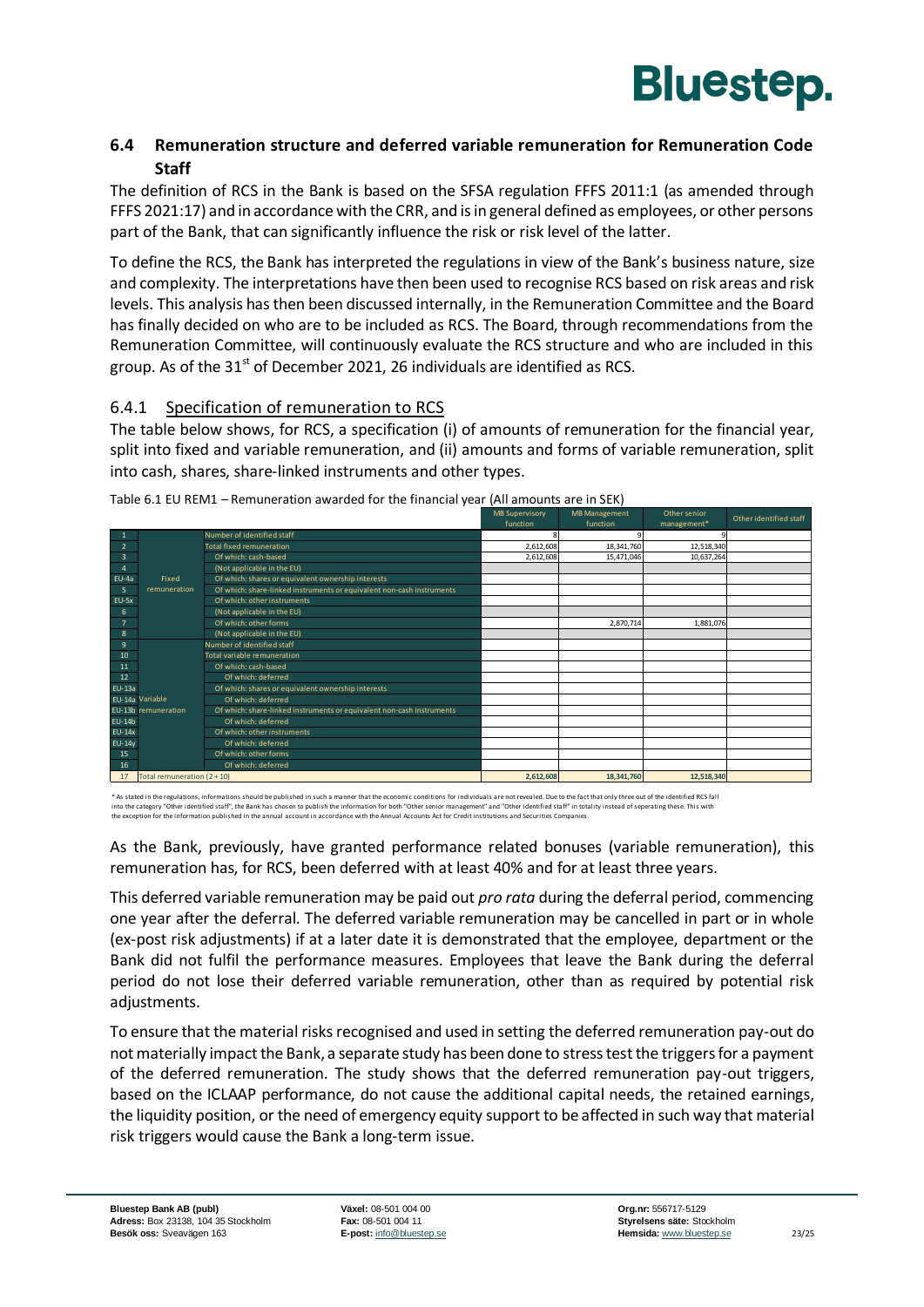

#### 6.4.2 Employees remunerated EUR 1,000,000 or more

The table below specifies number of individuals being remunerated EUR 1,000,000 or more. There are no employees in the Bank with remuneration of 1 million EUR or more.

| Table 6.2 EU REM4 - Remuneration of 1 million EUR or more per year |  |  |  |
|--------------------------------------------------------------------|--|--|--|
|                                                                    |  |  |  |

|                |                                           | Identified staff that are high earners as set out in |
|----------------|-------------------------------------------|------------------------------------------------------|
|                | <b>EUR</b>                                | Article 450(i) CRR                                   |
|                | 1 000 000 to below 1 500 000              |                                                      |
| $\overline{2}$ | 1 500 000 to below 2 000 000              |                                                      |
| $\overline{3}$ | 2 000 000 to below 2 500 000              |                                                      |
| 4              | 2 500 000 to below 3 000 000              |                                                      |
| $5^{\circ}$    | 3,000,000 to below 3,500,000              |                                                      |
| 6              | 3 500 000 to below 4 000 000              |                                                      |
| $\overline{7}$ | 4,000,000 to below 4,500,000              |                                                      |
| $\mathbf{g}$   | 4 500 000 to below 5 000 000              |                                                      |
| 9              | 5,000,000 to below 6,000,000              |                                                      |
| 10             | 6 000 000 to below 7 000 000              |                                                      |
| 11             | 7,000,000 to below 8,000,000              |                                                      |
|                | To be extended as appropriate, if further |                                                      |
| $\mathbf{x}$   | payment bands are needed.                 |                                                      |

#### 6.4.3 Deferred and paid out remuneration

The table below specifies, for RCS, the (i) amounts of outstanding deferred remuneration, split into vested and unvested portions and (ii) amounts of deferred remuneration awarded during the financial year, paid out and reduced through performance adjustments.

Table 6.3 EU REM3 – Deferred remuneration (All amounts are in SEK)

|                         | <b>Deferred and retained</b>   | <b>Total amount of</b> |                       |                      | Amount of                                 | Amount of             | <b>Total amount of</b>                | <b>Total amount of</b>                     | Total of amount of     |
|-------------------------|--------------------------------|------------------------|-----------------------|----------------------|-------------------------------------------|-----------------------|---------------------------------------|--------------------------------------------|------------------------|
|                         | remuneration                   | deferred               | Of which due to vest  | Of which vesting in  | performance                               | performance           | adjustment during                     | deferred                                   | deferred               |
|                         |                                | remuneration           | in the financial year | subsequent financial | adjustment made in                        | adjustment made in    | the financial year due remuneration   |                                            | remuneration           |
|                         |                                | awarded for previous   |                       | years                | the financial year to                     | the financial year to | to ex post implicit                   | awarded before the                         | awarded for previous   |
|                         |                                | performance periods    |                       |                      | deferred                                  | deferred              | adjustments                           | financial year actually performance period |                        |
|                         |                                |                        |                       |                      | remuneration that                         | remuneration that     | (i.e.changes of value paid out in the |                                            | that has vested but is |
|                         |                                |                        |                       |                      | was due to vest in the was due to vest in |                       | of deferred                           | financial year                             | subject to retention   |
|                         |                                |                        |                       |                      | financial year                            | future performance    | remuneration due to                   |                                            | periods                |
|                         |                                |                        |                       |                      |                                           | years                 | the changes of prices                 |                                            |                        |
|                         |                                |                        |                       |                      |                                           |                       | of instruments)                       |                                            |                        |
| $\mathbf{1}$            | <b>MB Supervisory function</b> |                        |                       |                      |                                           |                       |                                       |                                            |                        |
| $\overline{2}$          | Cash-based                     |                        |                       |                      |                                           |                       |                                       |                                            |                        |
|                         | Shares or equivalent           |                        |                       |                      |                                           |                       |                                       |                                            |                        |
| $\overline{\mathbf{3}}$ | ownership interests            |                        |                       |                      |                                           |                       |                                       |                                            |                        |
|                         | Share-linked instruments or    |                        |                       |                      |                                           |                       |                                       |                                            |                        |
|                         | equivalent non-cash            |                        |                       |                      |                                           |                       |                                       |                                            |                        |
| $\overline{4}$          | instruments                    |                        |                       |                      |                                           |                       |                                       |                                            |                        |
| 5                       | Other instruments              |                        |                       |                      |                                           |                       |                                       |                                            |                        |
| 6                       | Other forms                    |                        |                       |                      |                                           |                       |                                       |                                            |                        |
| $\overline{7}$          | <b>MB Management function</b>  |                        |                       |                      |                                           |                       |                                       |                                            |                        |
| $\overline{8}$          | Cash-based                     | 1,932,051              | 1,071,593             | 860,458              |                                           |                       |                                       | 1,071,593                                  | 860,458                |
|                         | Shares or equivalent           |                        |                       |                      |                                           |                       |                                       |                                            |                        |
| 9                       | ownership interests            |                        |                       |                      |                                           |                       |                                       |                                            |                        |
|                         | Share-linked instruments or    |                        |                       |                      |                                           |                       |                                       |                                            |                        |
|                         | equivalent non-cash            |                        |                       |                      |                                           |                       |                                       |                                            |                        |
| 10                      | instruments                    |                        |                       |                      |                                           |                       |                                       |                                            |                        |
| 11                      | Other instruments              |                        |                       |                      |                                           |                       |                                       |                                            |                        |
| 12                      | Other forms                    |                        |                       |                      |                                           |                       |                                       |                                            |                        |
| 13                      | Other senior management        |                        |                       |                      |                                           |                       |                                       |                                            |                        |
| 14                      | Cash-based                     | 305,424                | 150,807               | 154,616              |                                           |                       |                                       | 150,807                                    | 154,616                |
|                         | Shares or equivalent           |                        |                       |                      |                                           |                       |                                       |                                            |                        |
| 15                      | ownership interests            |                        |                       |                      |                                           |                       |                                       |                                            |                        |
|                         | Share-linked instruments or    |                        |                       |                      |                                           |                       |                                       |                                            |                        |
|                         | equivalent non-cash            |                        |                       |                      |                                           |                       |                                       |                                            |                        |
| 16                      | instruments                    |                        |                       |                      |                                           |                       |                                       |                                            |                        |
| 17                      | Other instruments              |                        |                       |                      |                                           |                       |                                       |                                            |                        |
| 18                      | Other forms                    |                        |                       |                      |                                           |                       |                                       |                                            |                        |
| 19                      | Other identified staff         |                        |                       |                      |                                           |                       |                                       |                                            |                        |
| 20                      | Cash-based                     |                        |                       |                      |                                           |                       |                                       |                                            |                        |
|                         | Shares or equivalent           |                        |                       |                      |                                           |                       |                                       |                                            |                        |
| 21                      | ownership interests            |                        |                       |                      |                                           |                       |                                       |                                            |                        |
|                         | Share-linked instruments or    |                        |                       |                      |                                           |                       |                                       |                                            |                        |
|                         | equivalent non-cash            |                        |                       |                      |                                           |                       |                                       |                                            |                        |
| 22                      | instruments                    |                        |                       |                      |                                           |                       |                                       |                                            |                        |
| 23                      | Other instruments              |                        |                       |                      |                                           |                       |                                       |                                            |                        |
| 24                      | Other forms                    |                        |                       |                      |                                           |                       |                                       |                                            |                        |
| 25                      | <b>Total amount</b>            | 2,237,474              | 1,222,400             | 1,015,074            |                                           |                       |                                       | 1,222,400                                  | 1,015,074              |

\* As stated in the regulations, informations should be published in such a manner that the economic conditions for individuals are not revealed. Due to the fact that only three out of the identified RCS<br>fall into the categ